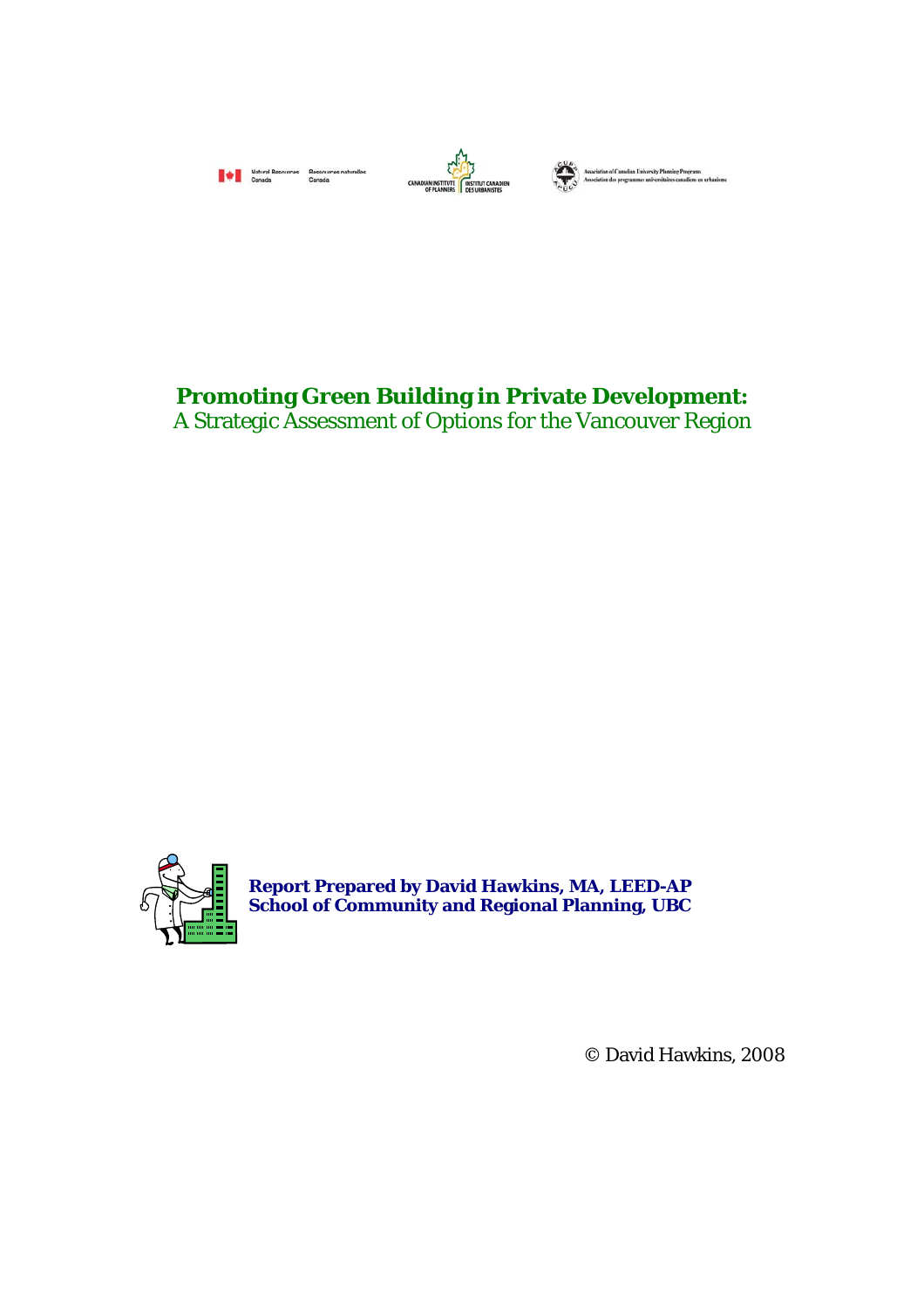# **Acknowledgements**

Generous funding for this project was provided by Natural Resources Canada as part of the Canadian Institute of Planners' *Promoting Adaptation to Climate Change in the Professional Planning Community* program, administered by the Association of Canadian University Planning Programs.

In preparing this report, several industry experts shared their time, insights, and expertise. Their support is gratefully acknowledged.

Particular and extended thanks go to Tom Hutton (Professor, Centre for Human Settlements, UBC) and Jay Wollenberg (Principal, Coriolis Consulting Corp) who provided ongoing guidance and support for this project from its inception through to its completion.

# **Disclaimer**

The views expressed in this report are those of the author and do not necessarily reflect those of the individuals or organizations consulted. Errors of fact or judgement are the sole responsibility of the author.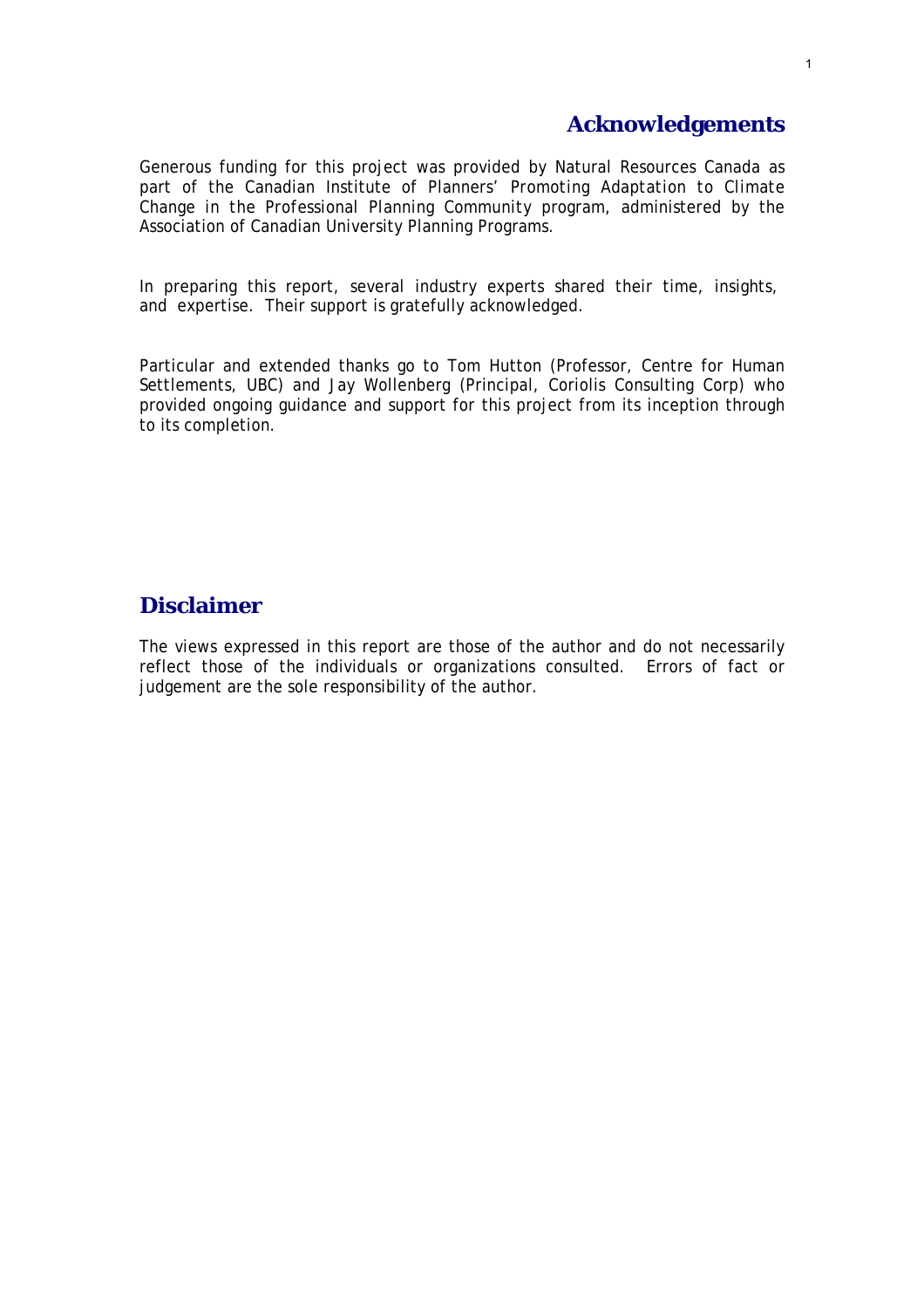# **Contents**

| <b>Acknowledgments and Disclaimer</b> |                                                   | 1              |
|---------------------------------------|---------------------------------------------------|----------------|
| <b>Contents and List of Figures</b>   |                                                   | $\overline{2}$ |
|                                       | 1. Introduction                                   | 3              |
|                                       | <b>Purpose and Scope</b>                          | 3              |
|                                       | <b>Methods and Layout</b>                         | 4              |
|                                       | 2. Green Building and the Decision-Making Process | 7              |
|                                       | <b>Impacts on Principal Cost Variables</b>        | 7              |
|                                       | <b>Impacts on Principal Revenue Variables</b>     | 10             |
|                                       | <b>Overall Significance of Impacts</b>            | 14             |
|                                       | <b>3. Evaluation of Policy Tools</b>              | 16             |
|                                       | <b>Interventions on Cost</b>                      | 16             |
|                                       | <b>Interventions on Revenue</b>                   | 19             |
|                                       | <b>Overall Potential of Tools</b>                 | 23             |
|                                       | <b>4. Summary of Key Findings</b>                 | 25             |
|                                       | <b>Policy Factors</b>                             | 25             |
|                                       | <b>Market Factors</b>                             | 26             |
|                                       | <b>Moderating Factors</b>                         | 26             |
|                                       | 5. Conclusion: Implications and Recommendations   | 28             |
|                                       | <b>Implications</b>                               | 28             |
|                                       | <b>Recommendations</b>                            | 30             |
|                                       | Conclusion                                        | 32             |
| <b>Sources</b>                        |                                                   | 33             |

# **List of Figures**

| Figure 1: The Pro Forma             |    |
|-------------------------------------|----|
| Figure 2: Summary of Policy Options | 24 |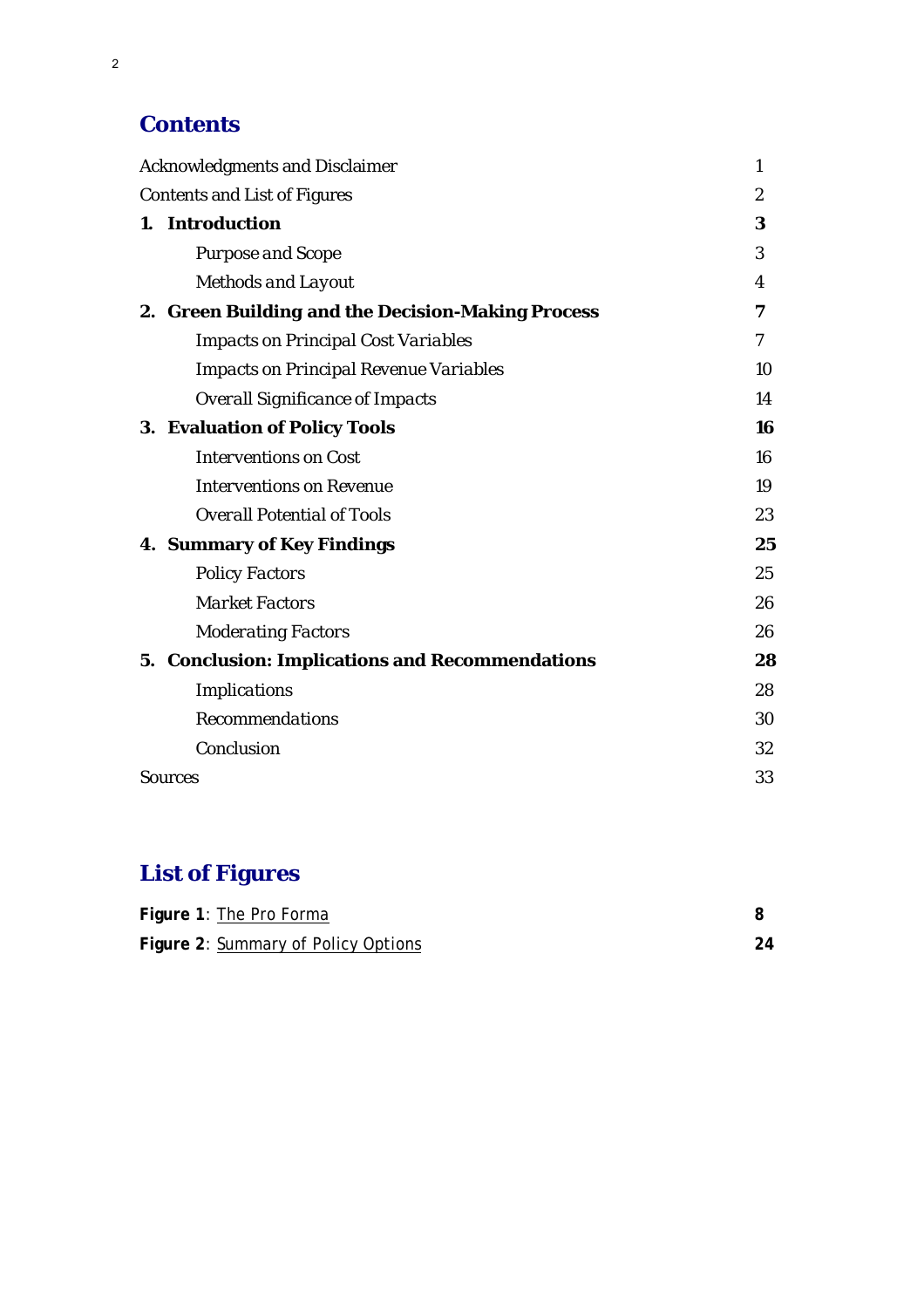### **1. Introduction**

#### *Purpose and Scope*

Buildings are consistently identified as a significant (and often *the* most significant) contributor to energy consumption and greenhouse gas production – without mentioning their further contributions to waste, pollution, and resource use. While exact data vary by study, recent estimations for Canada suggest buildings account for a third of the country's energy use, half its extracted natural resources, a quarter of its landfill waste, a tenth of its airborne particulates, and a little more than one third of its greenhouse gases (Lucuik et al.  $2005$ )<sup>[1](#page-3-0)</sup>.

It is not surprising, then, that the question of 'green building' has emerged in the last decade or so as a strong element of research as industry professionals and advocates seek to move towards more ecologically-sound policy and practice in the face of climate change. If implemented successfully, the widespread adoption of green building practices and standards would serve both to *mitigate* the causes of climate change (by reducing energy use, emissions, waste, and so on), and simultaneously to foster *resilience* to the potential consequences of climate change (through intelligent site design and location, reduced dependency on resources and traditional energy, and so on).

Encouragingly, green building has received growing support from all levels of government in the form of civic building policies. Both the governments of Canada and British Columbia have policies requiring minimum green standards for their own building infrastructure – as do a number of municipalities in the study region. In the local context of a region that has a long-standing interest and reputation for sustainability planning, green building can be thought of as the site-specific extension of the same kinds of policy goals that have been pursued at the municipal and inter-municipal levels for over a decade as part of a 'Livable Region<sup>'[2](#page-3-1)</sup>. Without replacing the longstanding significance of land use planning and growth management in pursuing the region's sustainability goals, the emerging interest in green building reflects a growing recognition of the potential for designoriented policies to contribute to wider planning agendas. In this vein, green building considerations today form an integral part of the region's most innovative, sustainability-driven projects, such as the Olympic Village in Vancouver or UniverCity in Burnaby.

However, in comparison to this growing public sector interest, the voluntary market uptake of green building has been relatively slow. As an indication of this trend, one could look to the case of LEED certified buildings in the study region, the majority of which were commissioned by and for public institutions. The Leadership in Energy and Environmental Design rating system devised by the US Green Building Council was originally adapted for use in Canada in the study region itself, and has become a widely understood industry reference standard. Indeed, the local success of the rating system is such that British Columbia is home to more LEED certified projects than any other province, accounting for 32 of the 95 nationwide, 21 of which can be found in the study region. However, using LEED as

<span id="page-3-0"></span>The study points out that, given the energy used in the production and transportation of building products, these figures are actually under-representative.

<span id="page-3-1"></span>The Livable Region Strategic Plan was formally adopted by the Vancouver region's 21 member municipalities in 1996. It promoted four key 'smart growth' principles (protecting the green zone; building complete communities; achieving a compact metropolitan region; and increasing transportation choice).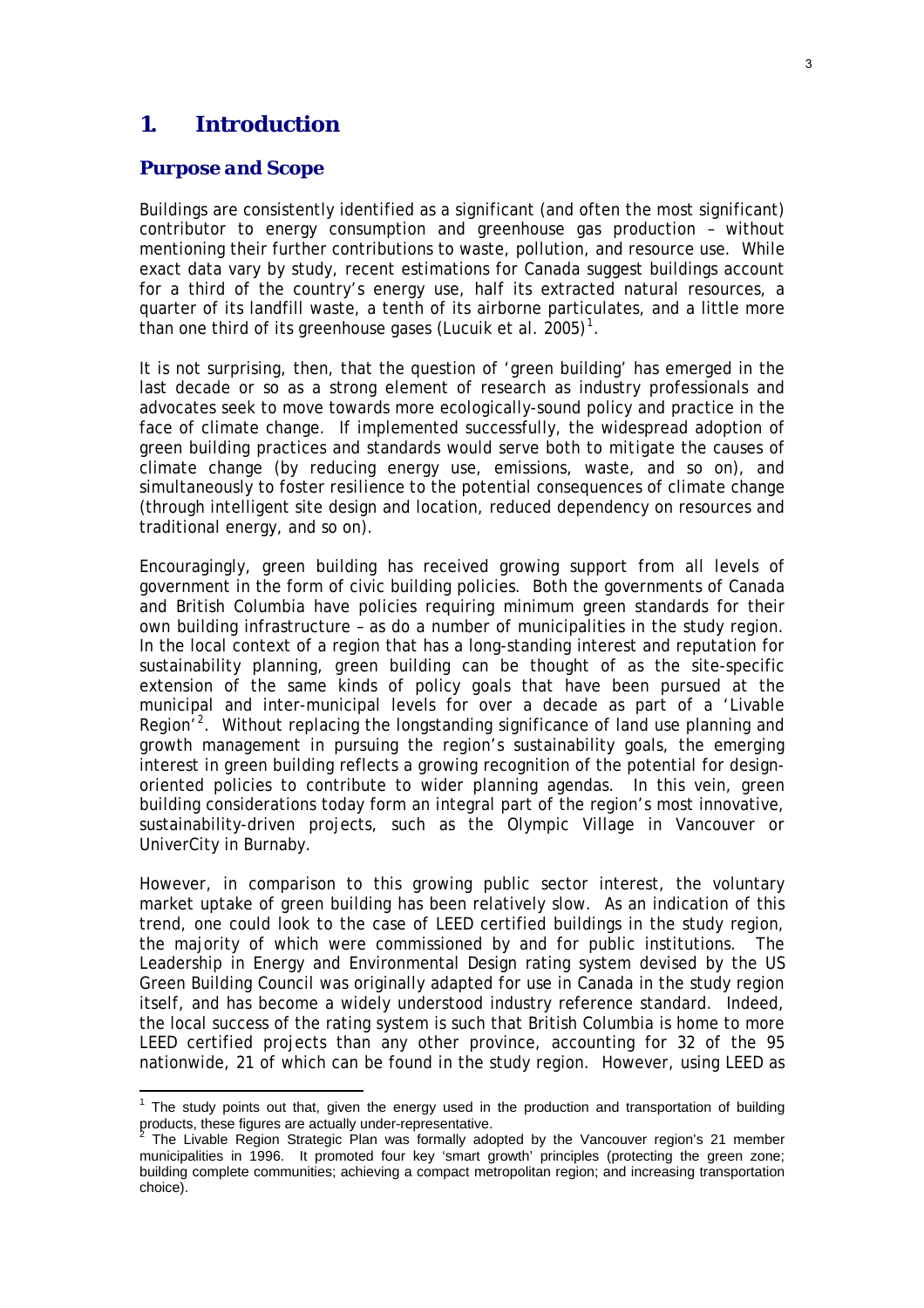a proxy to measure the relative distribution of green buildings between the public and private spheres, it can be noted that while the study region contains 21 certified projects, only 9 of these were commercial initiatives<sup>[3](#page-4-0)</sup>. . Given the overwhelming predominance of privately owned and developed buildings, particularly in the residential sector, the need to encourage and facilitate developer-instigated green building is evident.

Consequently, this report sets out an evaluation of different tools for promoting the wider adoption of green building practices in private developments, *specifically* in terms of the residential build-to-sell sector. This particular focus presents both the area of greatest potential gain and least direct control: greatest potential gain because most developments are in the residential sector (residential permits accounted for \$5,223,363,150 of the total \$7,455,928,833 value for all .<br>building permits issued region-wide in 2007<sup>[4](#page-4-1)</sup>), and least direct control because unless required to by law, building green in the private sector remains the decision of the developer. To address this challenge, an understanding of how development decisions are made, and how they can be influenced, logically forms the basis of this study.

In pursuing this end, this report seeks to build on existing work conducted in the region. A series of recent studies have successfully raised awareness of green building as an area for municipal action and identified a number of policy tools available to local governments (Rutherford, 2006; Sheltair, 2006; Zeeg and Wilson, 2007). Moving beyond the more legislative focus of these reports, this current study seeks to evaluate some of these tools both in terms of their likelihood to influence the developer's decision to incorporate green building features in a given project, and in terms of their eventual practicality or desirability for the municipal authority involved. In producing a strategic assessment of policy options in the context of the region's market conditions, development practices, and planning norms, the intent is to identify the factors that should inform public decisions regarding green building policy and to indicate some of the potential consequences and tradeoffs of these decisions.

Such a strategic assessment is necessarily 'high-level', and is written by a third party from outside any particular development firm or planning department. It will not, as a result, seek to provide design-level assessments of which green building features or rating systems suit which particular sites or building typologies. Similarly, it will not seek to provide an evidence-based evaluation of existing public initiatives regarding green building in the region, a task which falls beyond the information and mandate of this current study. Rather, this report seeks to promote a more general understanding of how development regulation and development economics interact, and how this interaction can be used to encourage greener development outcomes.

#### *Method and Layout*

 $\overline{a}$ 

This study relies primarily upon insights and opinions gained from professionals working in different fields related to green building in the Vancouver region. As a preliminary step before consultations, literature reviews of previous studies from the policy perspective (Eisenberg et al. 2002; NAHB 2002; Syphers et al. 2003;

<sup>&</sup>lt;sup>3</sup> Figures for LEED certified projects accurate as of March  $7<sup>th</sup>$ , 2008:

<span id="page-4-0"></span>http://www.cagbc.org/database/rte/LEED\_Certified\_Projects\_in\_Canada\_Updated\_080307.pdf

<span id="page-4-1"></span>See: http://www.gvrd.bc.ca/growth/keyfacts.htm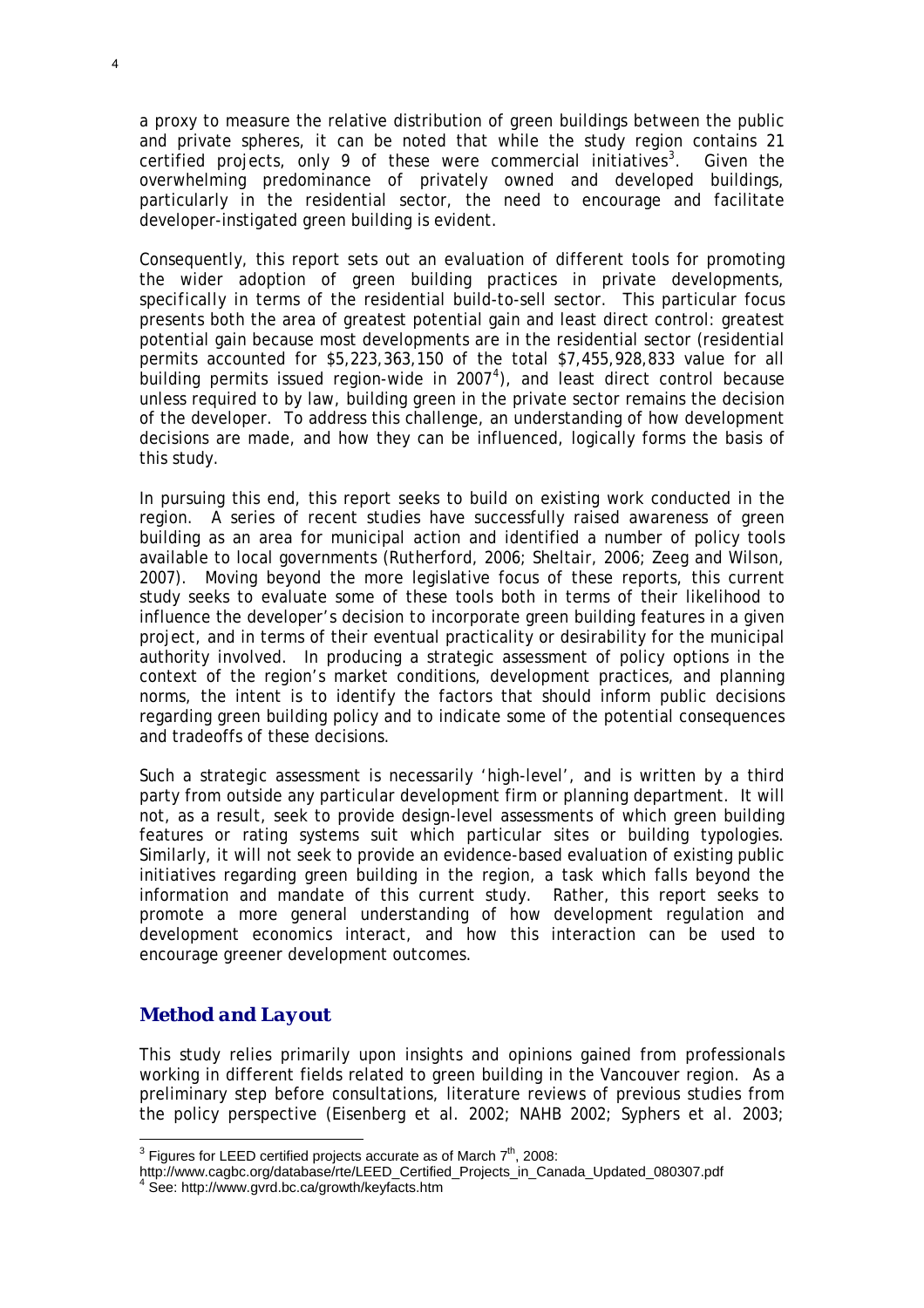Carlisle et al. 2004; Lucuik et al. 2005; Zerkin 2006) and from the real estate perspective (Kats et al. 2003; Miller et al. 2007; NREIRT 2007; WBCSD 2007; Wilkinson and Reed 2007) were conducted to identify the significant issues likely to be in question.

More particular emphasis was placed upon recent work identifying the available policy tools given the legislative framework of the study region (Rutherford 2006; Sheltair 2006; Zeeg and Wilson 2007).

On the basis of these readings, three broad areas were identified as those most requiring in-depth consideration:

- 1. Issues of **capacity** relating to the political and market **awareness** of green building; and the available industry (developers and design professionals) and municipal **expertise** and **resources**.
- 2. Issues relating to the **financial implications** of building green, including its upfront capital **costs** for the developer, and the importance of its payback period for **consumer behaviour** and preferences.
- 3. Issues relating to the **regulatory means** of municipalities, in terms of how green building can or might be leveraged. A number of specific **drivers** and **policy tools** were identified.

These issues then formed the basis of discussion for a number of consultations with professionals working in the field. For the purposes of consultation, green building was defined as *high performance buildings that seek to minimize their ecological impact through intelligent site design, increased energy and water efficiency, reduced waste, and improved indoor environmental quality*. Representatives from the following sectors/professions were consulted (alphabetically):

- Development firm managers
- Green building and sustainability experts
- Municipal building permitting departments
- Municipal development planning departments
- Real estate sales
- Regional planning agency
- Urban development and planning consultants

All individuals consulted had an interest in green building and kindly provided expert insight into different means to promote its wider adoption.

To supplement consultations, the following two green building workshops were also attended:

- *Introducing Green Buildings and LEED to Contractors*, November 30, 2007, hosted by MetroVancouver and the Vancouver Regional Construction Association
- *Net-Zero Energy Home Forum*, February 26, 2008, hosted by the Net-Zero Energy Home Coalition and Light House Sustainable Building Centre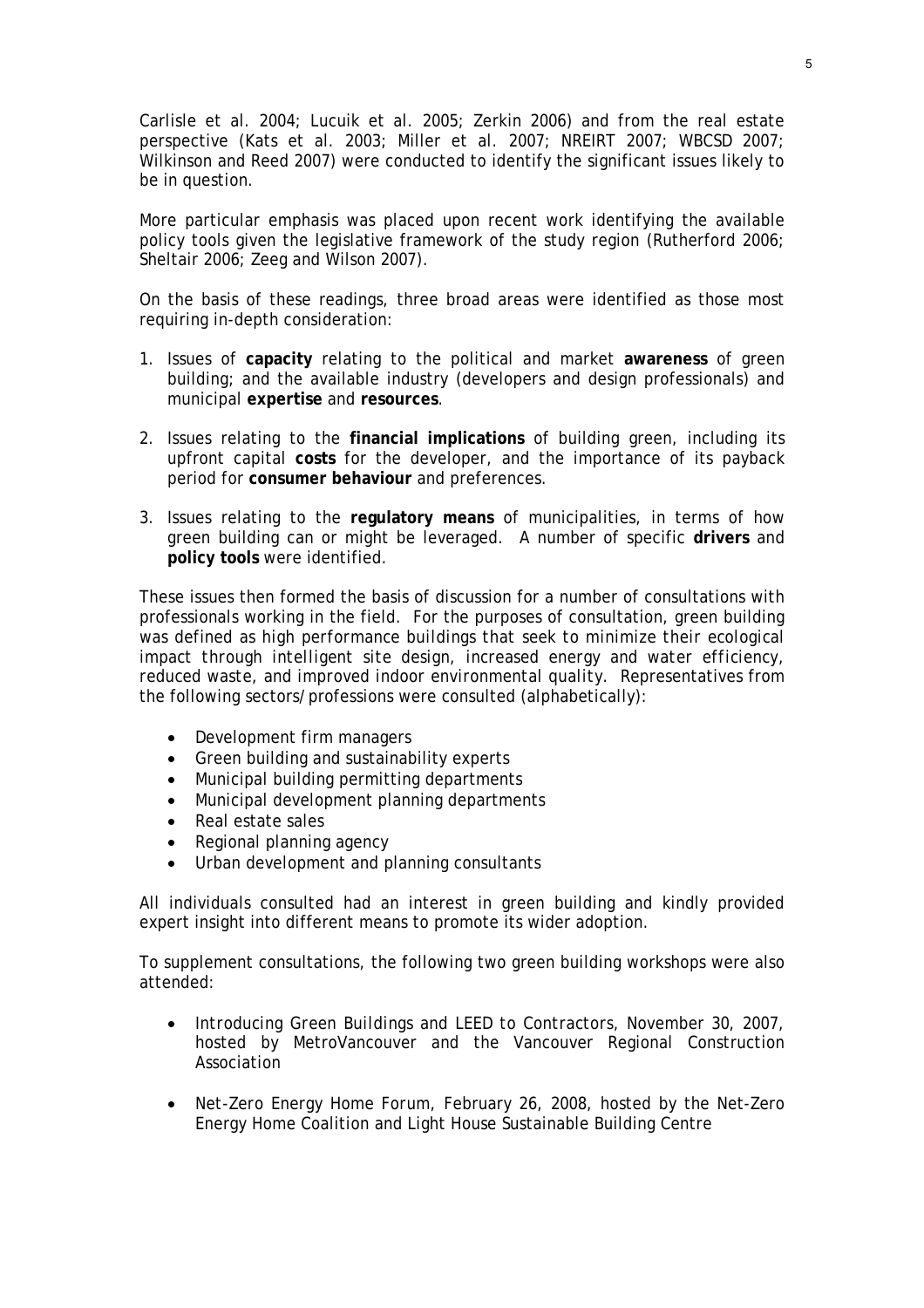In addition to the presentations made at these events, extensive use was made of both plenary discussions with participants and informal breakout sessions with attendees to canvas opinion on a number of aspects relating to this study.

It is significant to indicate from the outset that these consultations were not extensive enough to claim to be an exhaustive representation of the field. Furthermore, a clear consensus on a number of issues did not emerge from this process. Insofar as there is neither a long-term nor widespread experience in constructing and marketing residential green building projects in the region, this is not surprising. As such, this report should be read as the early impressions of an industry sector that is currently in evolution. The purpose of the consultations was to conduct an informed survey to gain insight into the questions addressed by this study, for the author to be able to evaluate policy options that might accelerate and/or increase the uptake of green building. This was a highly discretionary and qualitative exercise involving a large degree of judgement. The judgements laid out in this report, and any errors in judgement, are the author's own and do not necessarily reflect the views of any participant or their organization.

The remainder of this report sets out the findings of the research. Consistent with the focus of this study, **a significant editorial choice has been to organize these findings according to how they relate in generic terms to the principal variables of a developer's financial analysis, the pro forma**. While no figures will be used, the rationale behind this layout is as follows: if the pro forma is the principal decision-making tool for determining the viability of a development project, and if an attempt is to be made to influence the developer's decision to incorporate green features into a project, then a clear understanding of where and how green building impacts the pro forma (or not) will be beneficial for determining which policy actions will be most germane.

To this end, the report is structured around a twofold evaluation. First, the question of how significantly the incorporation of green building features impacts the developer's pro forma is addressed (Chapter 2). Second, the question of how effectively policy tools can be used to intervene in this process is examined (Chapter 3). A summary analysis of the key findings follows these evaluations (Chapter 5). The report then concludes with a discussion of the implications of these findings and subsequent recommendations (Chapter 6).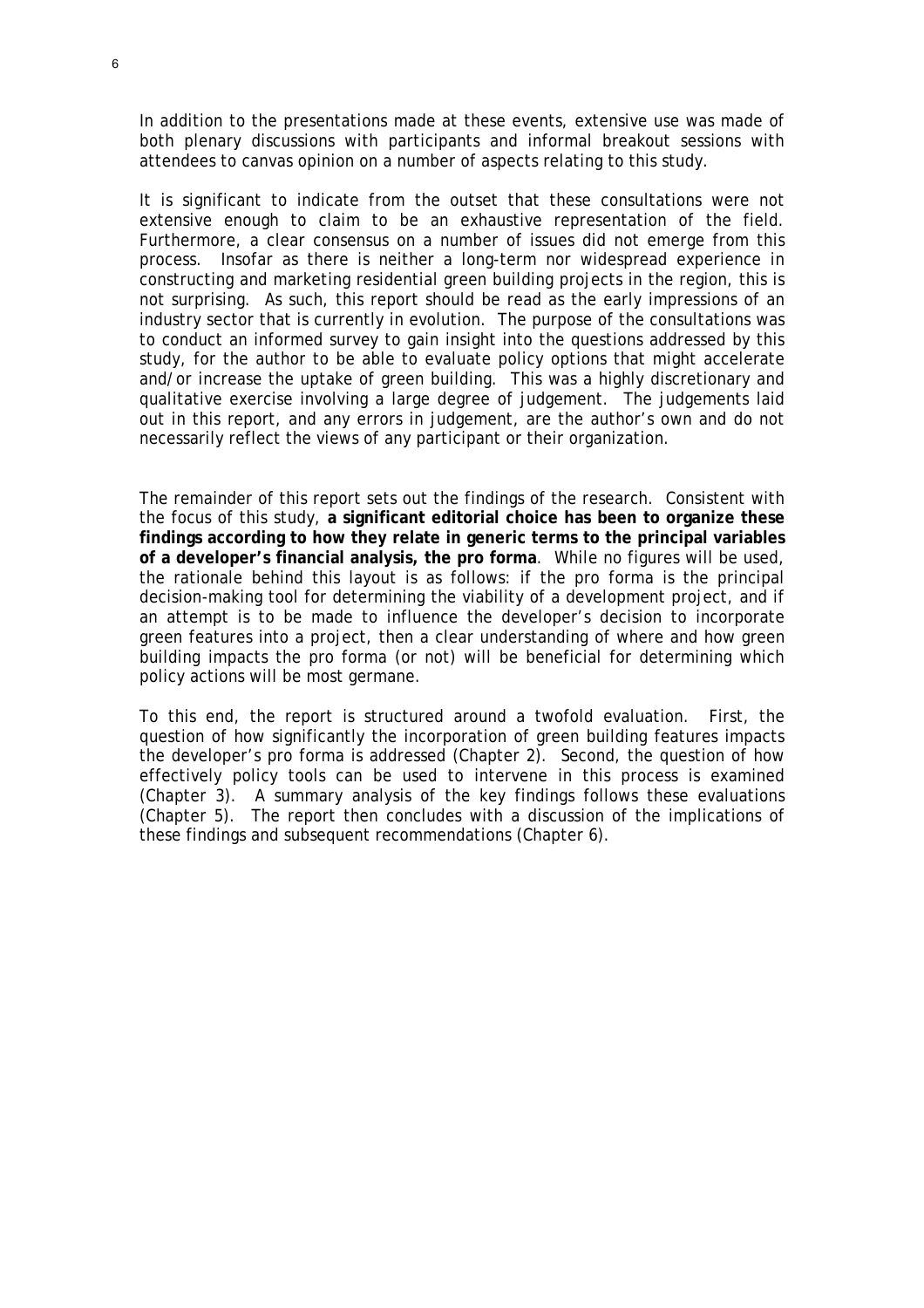# **2. Green Building and the Decision-Making Process**

In seeking to understand a developer's decision to incorporate green features or not (and if so, how many), the first task is to assess the potential impacts green building might have on a project's viability. This viability is determined by conducting a pro forma analysis. The purpose of this chapter is to lay out – in conceptual rather than numeric terms – the principal components that comprise a development pro forma, and to assess which of these components could be affected by the incorporation of green features, and whether these impacts are likely to be significant or not.

In simplified terms, the contents of a development pro forma can be divided into two broad categories:

- 1. Components which relate to how much it will cost to build and finance the construction of these products. These components can be thought of as the **cost variables** in a pro forma as they translate ultimately to the outgoing figures on the balance sheet.
- 2. Components which determine what and how much can be built on the site in question, and what prices the development will be able to achieve (i.e. what product can ultimately be sold on the market and for how much). These components can be thought of as the **revenue variables** in a pro forma as they translate ultimately to the incoming figures on the balance sheet.

The profit margin, seen as the risk mitigation for undertaking the project, is calculated by subtracting the sum of the cost variables from the sum of the revenue variables. This amount determines the viability of the development. This concept of risk mitigation is important to understand from the outset: a key purpose in conducting a pro forma analysis is to minimize the uncertainties inherent in a development project, by assessing the market responses afforded by the regulatory system in place, and determining if these market responses are financially viable for the developer or investor. A schematic summary of the functional components of a pro forma is contained overleaf in **Figure 1**.

#### **Impacts on Principal Cost Variables**

The ways the incorporation of green building features could impact the costs of a development, and the likely significance of these impacts, is described below in terms of the principal variables in question.

#### *Variables Dictating Non-Municipal Costs*

Land Costs: Though land (and potentially remediation) costs for sites that promote greener development patterns based on location considerations (for example, avoiding urban sprawl and greenfield development by locating in urban, brownfield or infill sites, located near to public transit, and so on) are often higher, they were not seen to influence or be influenced by the decision to incorporate green features as the acquisition of the site is generally separate from the design and construction phases of development.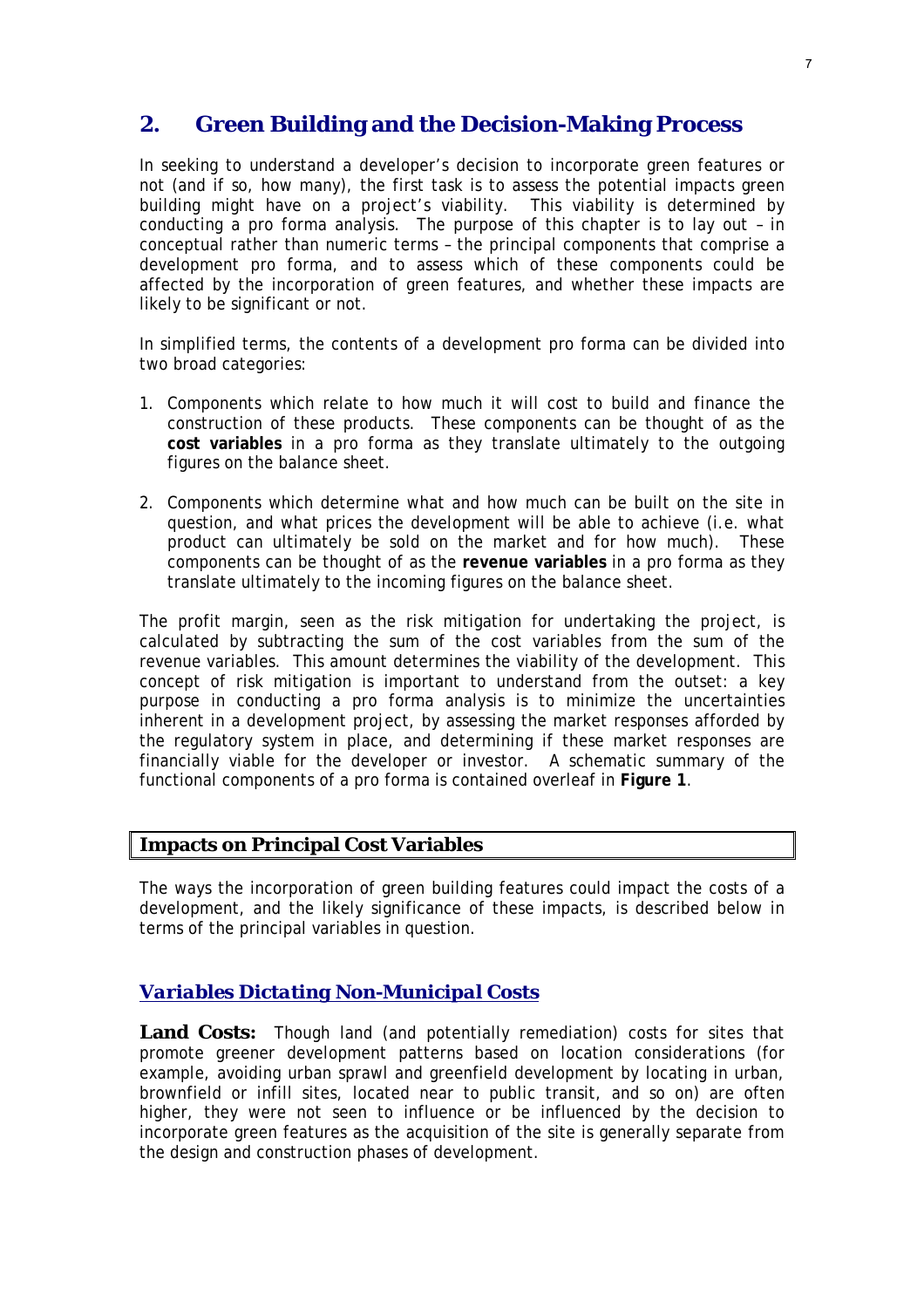**Figure 1:** The Pro Forma



# **Net Revenue – Net Costs = Project Viability**

*(i.e. Profit Margin or Risk Mitigation)*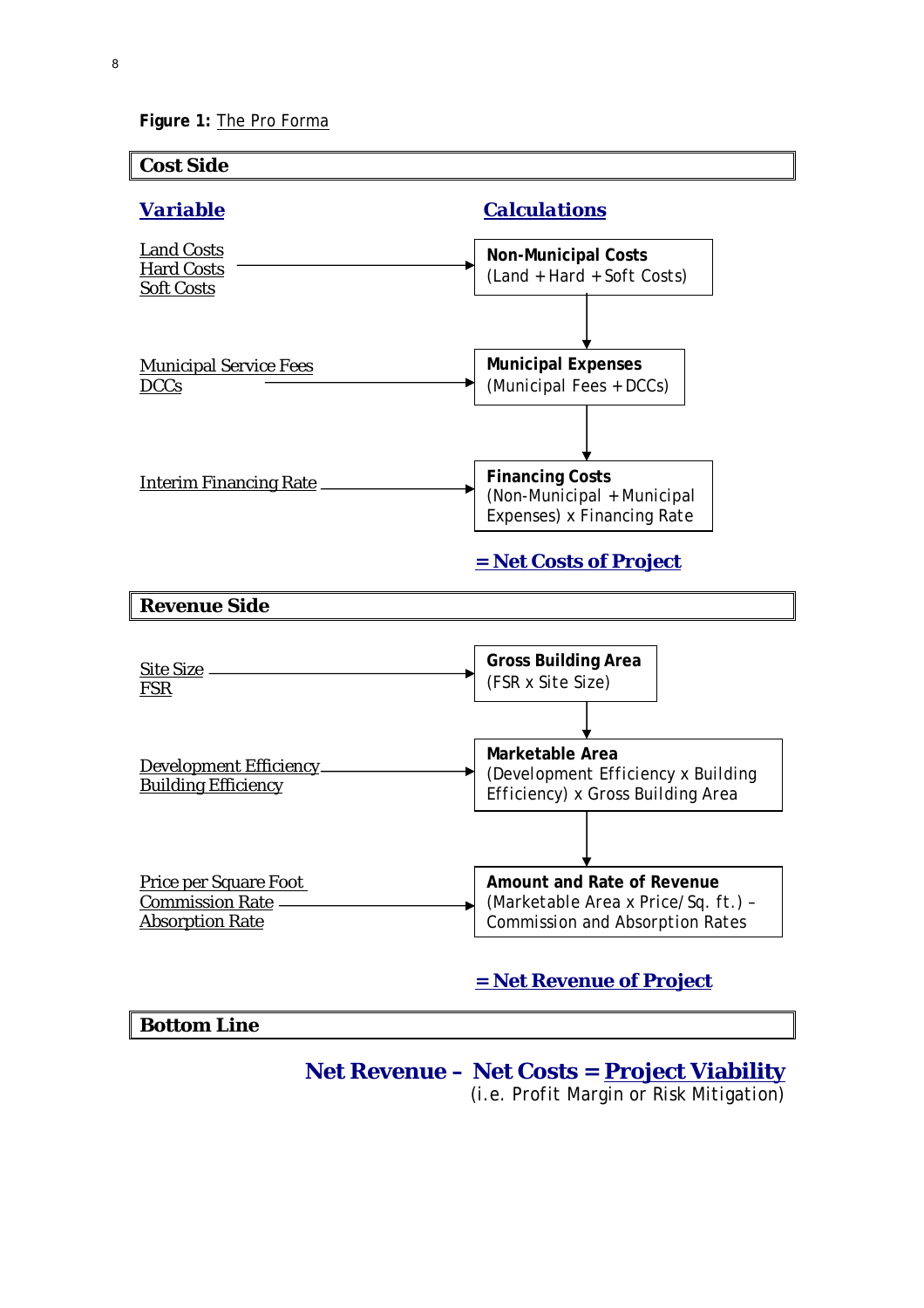**Hard Costs:** Hard construction costs were seen to be increased by green building practices. On the materials side, using greener products (for example, ones that are locally sourced, reclaimed, or certified, or ones that are made from recycled content, or rapidly renewable materials) was found to be more expensive. This cost is compounded by the scheduling challenges and delays created by using green, non-standard products (if onsite supplies of a particular product are depleted, and re-supply is not immediate due to the rarity of the product, construction is effectively interrupted).

On the labour side, green construction expertise was also seen to add to the costs of a project. As with the increase in hard costs, this is in a large part due to the additional time burden of managing the construction site in accordance with green building principles (for example, taking the time to separate waste into numerous recycling bins, or developing soil erosion control plans to stabilize and replace movement of earth) $5$ .

Notably, current market conditions were seen to potentially exacerbate the significance of these increases. At time of writing, hard costs were very high in the study region, reaching around \$200/sq.ft. buildable (for concrete). Just as importantly, these costs have been rising at around 1% per month (10-15% per year), adding a strong element of uncertainty to the pro forma.

Soft Costs: Soft costs, typically conceived of as around 15%-20% of hard costs, were correspondingly seen to increase with the need to purchase green building expertise for almost all services (architectural, landscaping, modelling, engineering, and so on). Melding these diverse services into an Integrated Design Process requires more upfront time, and often the need for a designated green building consultant. A final additional burden relates to the time and cost of documentation that participation in green building rating systems such as LEED necessitate.

It should be recognized for increases in both hard and soft costs, that these costs were seen to be coming down as technologies, processes, and materials are all becoming less 'new'. Furthermore, certain increases in time-related costs were associated with the challenges of changing practices and relations in general (as opposed to being inherently related to changing towards green practices in particular). Innovating towards greener products or anything else was seen to require a certain time to develop new understandings with external relations (for example, architects and engineers) as well as in-house, across-the-board commitment to new ideas or practices.

For all these reasons, the impact incorporating green features has on overall project costs was judged to be significant. To provide consistency, the LEED rating system was used as a reference standard in consultations and discussions with regional practitioners. Strong consensus emerged that the net impact of building to LEED Silver standard or equivalent corresponded to a 2% increase in overall costs, while LEED Gold standard or equivalent would imply a 5+% overall net increase<sup>[6](#page-9-1)</sup>.

<span id="page-9-0"></span> 5 Interestingly, there is one green feature – reducing onsite parking for residents – that has the potential to *lower* project costs. However, there were concerns that incorporating this feature would carry a risk with respect to the eventual marketability and value of the development (i.e. many potential homebuyers would be reticent to invest in a property without parking capacity).<br><sup>6</sup> This consensue is further supported by studies into the sector

<span id="page-9-1"></span>This consensus is further supported by studies into the costs of green building that have returned similar results (Katz 2003, Syphers et al. 2003), although other studies find such inconsistency in the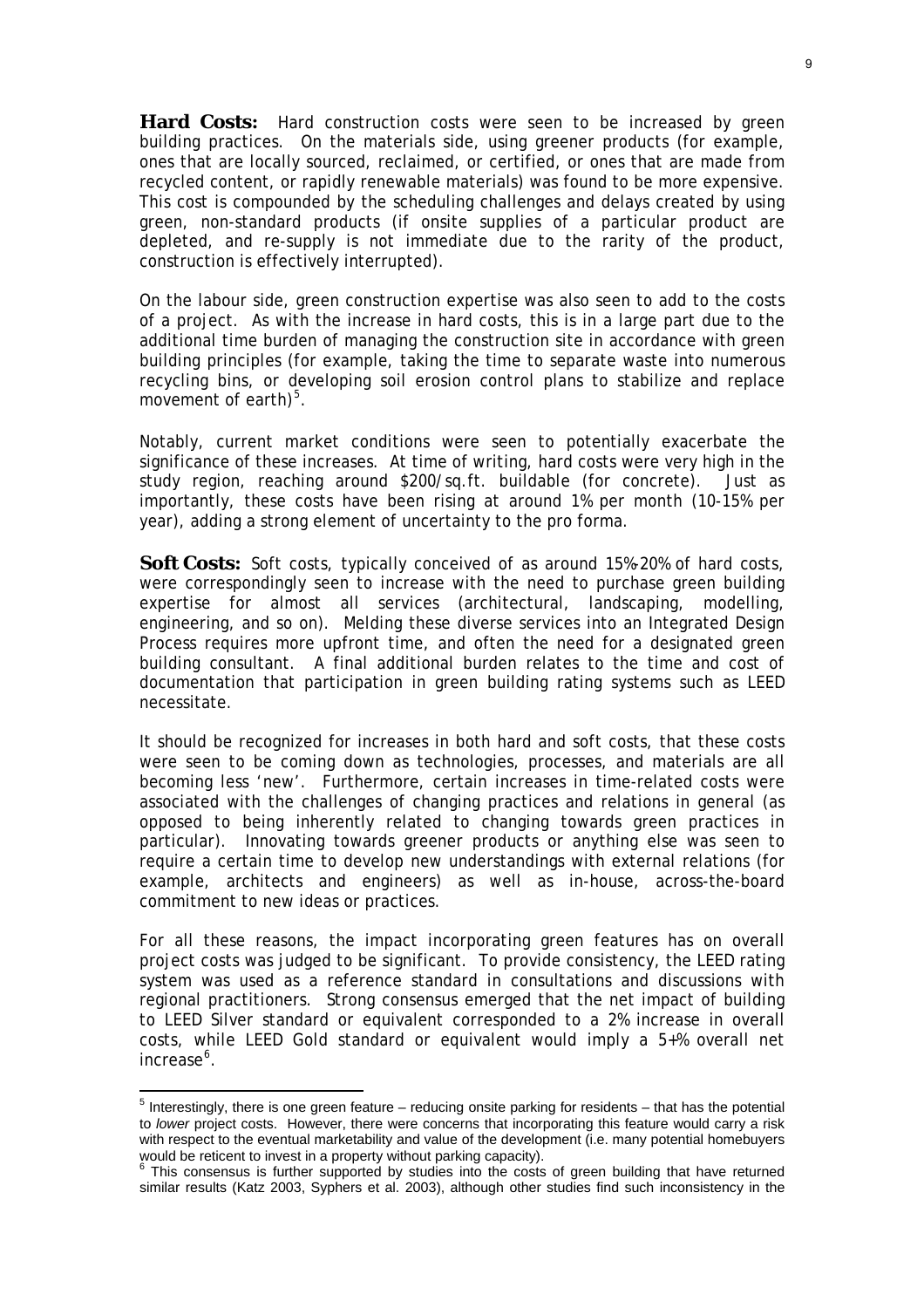#### *Variables Dictating Municipal Expenses*

**DCCs[7](#page-10-0), Permitting and Application Fees[8](#page-10-1):** DCCs and municipal fees are not currently calibrated on the basis of a development's environmental performance and therefore do not influence the decision to build green.

They were as such judged not applicable to the decision to incorporate green features. Changing these municipal fees to encourage green building (that is, to make them 'applicable' in the decision-making process) will be one of the policy options discussed in the next chapter.

#### *Variables Dictating the Financing Costs*

**Interim Financing:** The increases in hard and soft costs were consequently seen to impact the capital sum to be borrowed and therefore to be paid interest on. Of equal importance, the expected increases in time to complete a green project (increases related to unfamiliar processes, materials or expertise requirements, or to the inherent installation time of certain features such as ground-source heat pumps) were correspondingly seen to increase the time of borrowing and hence the cost of servicing the debt.

These increases in borrowed capital and debt servicing were logically judged to have a significant impact on the financial analysis perspective of a decision-making process.

#### **Impacts on Principal Revenue Variables**

With the expected increase in costs described above, the obvious implication in terms of financial analysis is that these increases in cost need to be at least reciprocated on the revenue side of the pro forma. An assessment of whether and how the incorporation of green features could impact the revenue of a development is described below in terms of the principal variables in question.

#### *Variables Dictating the Gross Building Area*

**Site Size and FSR[9](#page-10-2):** Site Size and FSR are not a function of green building and were not seen to influence the decision to incorporate green features. However,

1

variation of cost between green and non-green buildings as to suggest there is no inherent increase in cost associated with building green (Matthiessen and Morris 2004 and 2007).

<span id="page-10-0"></span>Development Cost Charges are levied to cover the incremental capital costs of servicing new development with sewer, water, storm drainage, roadways and parklands (and, in the case of the City of Vancouver, childcare facilities and affordable housing). They are calculated either as a function of the square footage of the building (floor space), or as a single calculation per lot or dwelling unit.

<span id="page-10-1"></span>The fees charged to process applications for different planning and building related services (principally, rezoning applications, development and building permits). Fees are set in principle on a cost recovery basis, typically calibrated on a sliding scale according to the value of the construction for building permits, and as a fixed amount for rezoning and development permit applications.<br><sup>9</sup> Site size refers to the overall parcel of land the development occurs within, while Floor Space Ratio

<span id="page-10-2"></span><sup>(</sup>FSR) determines the maximum density allowed on the site under municipal zoning. For example, on a 50,000 square foot site, an FSR of 1.5 would allow 75,000 square feet of floor space to be developed; while an FSR of 0.5 would allow a maximum of 25,000 square feet of built floor space. Site size and FSR determine the gross building area.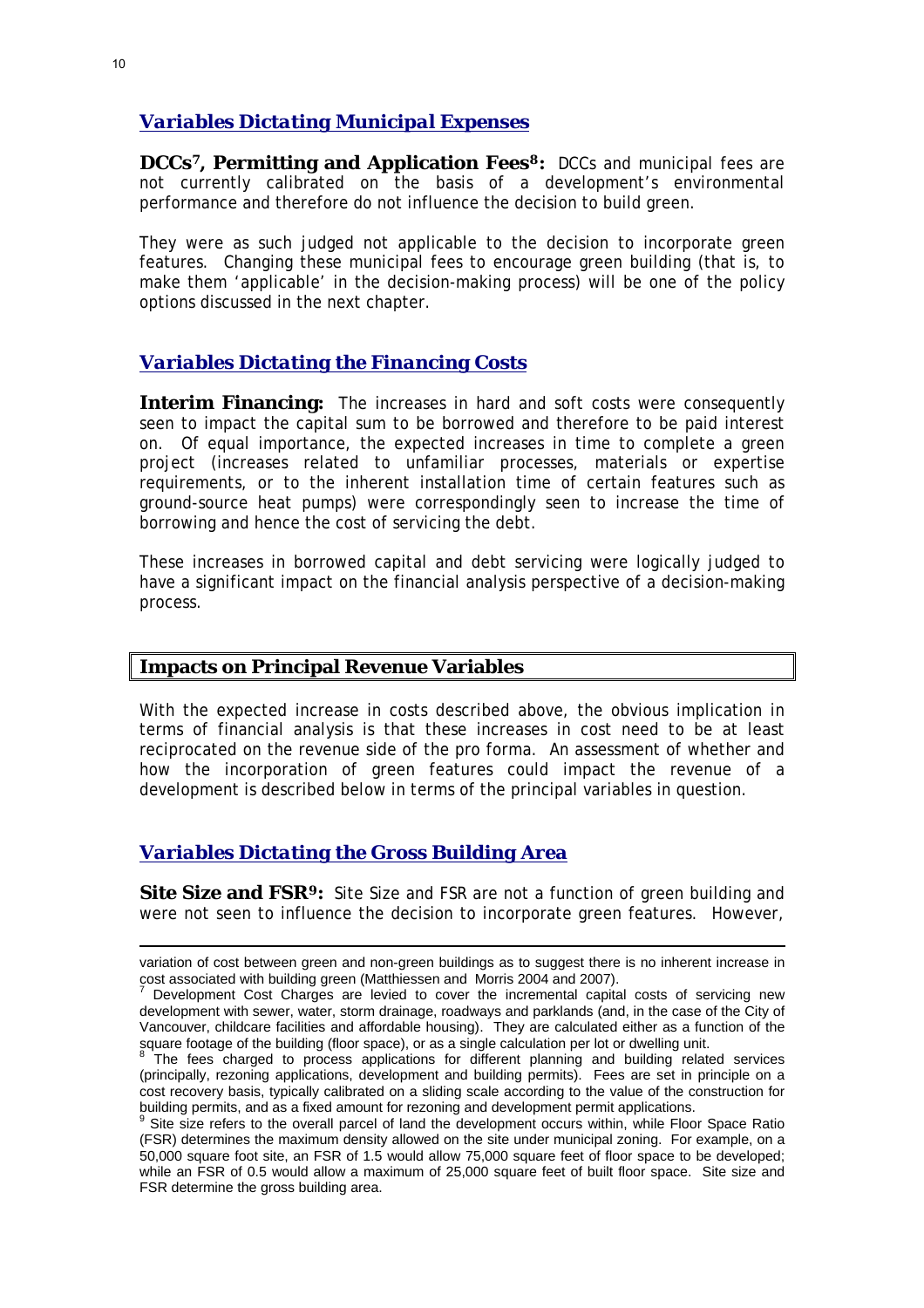they would strongly influence the kind of green features that would be appropriate for a particular site. Large and densely occupied sites, for example, were seen to make features such as district energy or heating systems more viable.

Furthermore, larger sites were also seen to potentially enhance the marketability of green features. Green developments on the neighbourhood (as opposed to single site) scale were judged to provide the homebuyer with a more tangible and visible green product that could be more likely to influence their purchasing behaviour. The argument is that green infrastructure on a neighbourhood level would be associated more clearly with promoting a healthier lifestyle, and would provide a 'larger' green environment the buyer would be more inclined to invest in. This could provide an incentive for developers of large sites to adopt a more holistic approach, incorporating green initiatives at the neighbourhood scale (for example, area-wide stormwater management) as well as at the level of individual buildings.

However, these findings relate more to the marketability of certain green building features than the decision to incorporate them.

#### *Variables Dictating the Net Marketable Area*

 $\overline{a}$ 

**Development and Building Efficiency[10](#page-11-0):** The incorporation of green features was not expected to influence the development's overall site efficiency. However, in certain circumstances negative impacts on efficiency remain possible, which would by definition be site and project specific.

A sensitivity to the ecology of the site could impact the potential to build out to the full FSR. Respecting natural gradients and features, for example, or leaving open spaces for stormwater management and habitat conservation, could reduce the proportion of the parcel able to be developed upon.

Similarly, at the building level, the inclusion of green features could impact the capacity to maximize the net marketable area. Onsite water treatment or power generation facilities, for example, could account for floorspace the developer was then unable to sell or lease.

Should the efficiency be negatively impacted in such ways, a variance procedure could be used to mitigate the impact so as not to penalize the developer for building green. This could involve adapting regulatory bylaws to take into account the particularity of the site or project, or designating context specific comprehensive development zones to explicitly enable a more discretionary approach to the demands of the site<sup>[11](#page-11-1)</sup>.

<span id="page-11-0"></span> $10$  Development efficiency refers to the proportion of the gross building area the developer can achieve. Topographical or geotechnical peculiarities of the site, for example, or other municipal regulations relating to parking requirements or setbacks or building heights, may combine to make it unviable to develop the site to its full FSR. Building efficiency describes the proportion of the building that the developer can ultimately sell to the consumer. This may, for example, exclude square footage taken up by elevator shafts, hallways, utility rooms, and so on. The development and building efficiencies determine the *net marketable area* of the project.<br><sup>11</sup> It is also possible that the phrasing of municipal building-level bylaws implicitly penalizes green

<span id="page-11-1"></span>building. An example (Rutherford 2006) would be FSR calculations based on measurements taken from the outside of the building envelope, thereby encouraging thin (poorly insulated) walls to maximize the indoor floorspace available for sale or lease. These kinds of issues were seen to be on the municipal radar and to be subject to the ongoing internal audit bylaws receive through their constant enactment.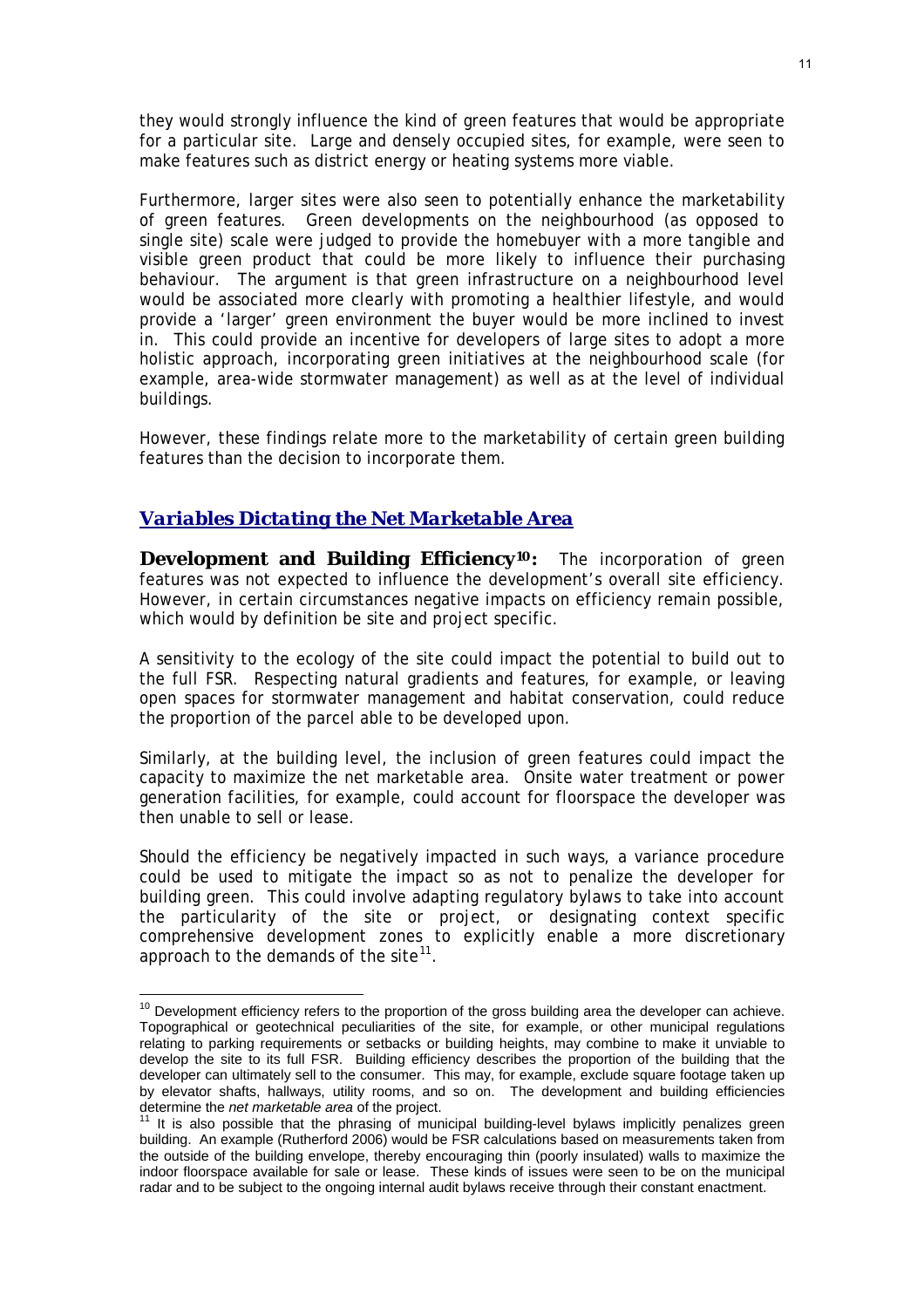These more exceptional situations aside, because green building was not expected to generally influence site efficiency, it cannot be seen as consistently significant to the decision-making process.

#### *Variables Dictating the Amount and Rate of Revenue*

**Price/Sq. Ft.:** The influence green building has (or might in the future have) on selling prices is fundamental to this study, and is arguably the hardest to ascertain. Given the numerous factors at play in determining a consumer's decision to buy a property and the price they are willing to pay, this is to a large extent a reflection of the inherent difficulty in isolating the influence of any single factor. Where green features could be a positive factor on prices, two main motivations were judged as likely to be determinant: consumers who might buy green because it is the right or desirable thing to do (for reasons of health, the environment, and prestige), and consumers who might buy green because it makes economic sense (for expected future savings in operating costs and/or an improved long-term disposition value).

In general, the study region was seen to have a very sophisticated real estate market, where buyers pay close attention to design and quality – aspects which green features would be seen to enhance. However, design considerations were not judged to be as significant as location, size or cost in determining consumer behaviour. One way of expressing this would be to say that consumers were not as a rule expected to *not* buy a property because it wasn't green, in the same way they might not buy a property because it was too small, or not located in the area the consumer desired.

In this sense, the incorporation of green features was judged to be a welcome 'extra' for the average consumer: something that would make the consumer happier with their purchase, but not something the consumer would explicitly seek out. As such, in terms of the impact of green building on prices, the consumer was judged to be generally unwilling to pay a premium for buying green. This statement, however, is made on a general level and must be placed in the context of extremely high housing prices in the region, where many purchasers struggle to enter the property market at all and would be reluctant to pay any further premium.

On a more disaggregated level, the consumer was seen to be more likely to respond to some green features over others. Features relating to occupant health (for example, interiors constructed with no off-gassing materials) were judged to be at least as attractive to consumers as features oriented towards benefiting the environment, particularly where these may be perceived to reduce occupant comfort (for example, low-flow shower fixtures or composting toilets). A more significant extension of consumer preferences with regard to building innovations relates to the potential concerns some consumers may have regarding technology they are unfamiliar with or feel is unproven. While consumers were not as a rule expected to be dissuaded from buying green for this reason, the study region's real estate sector is still 'scarred' to an extent by the leaky condo crisis, which has particular repercussions for home insurance. The incorporation of green roofs, for example, currently creates increased costs for – and even difficulty finding – home insurance.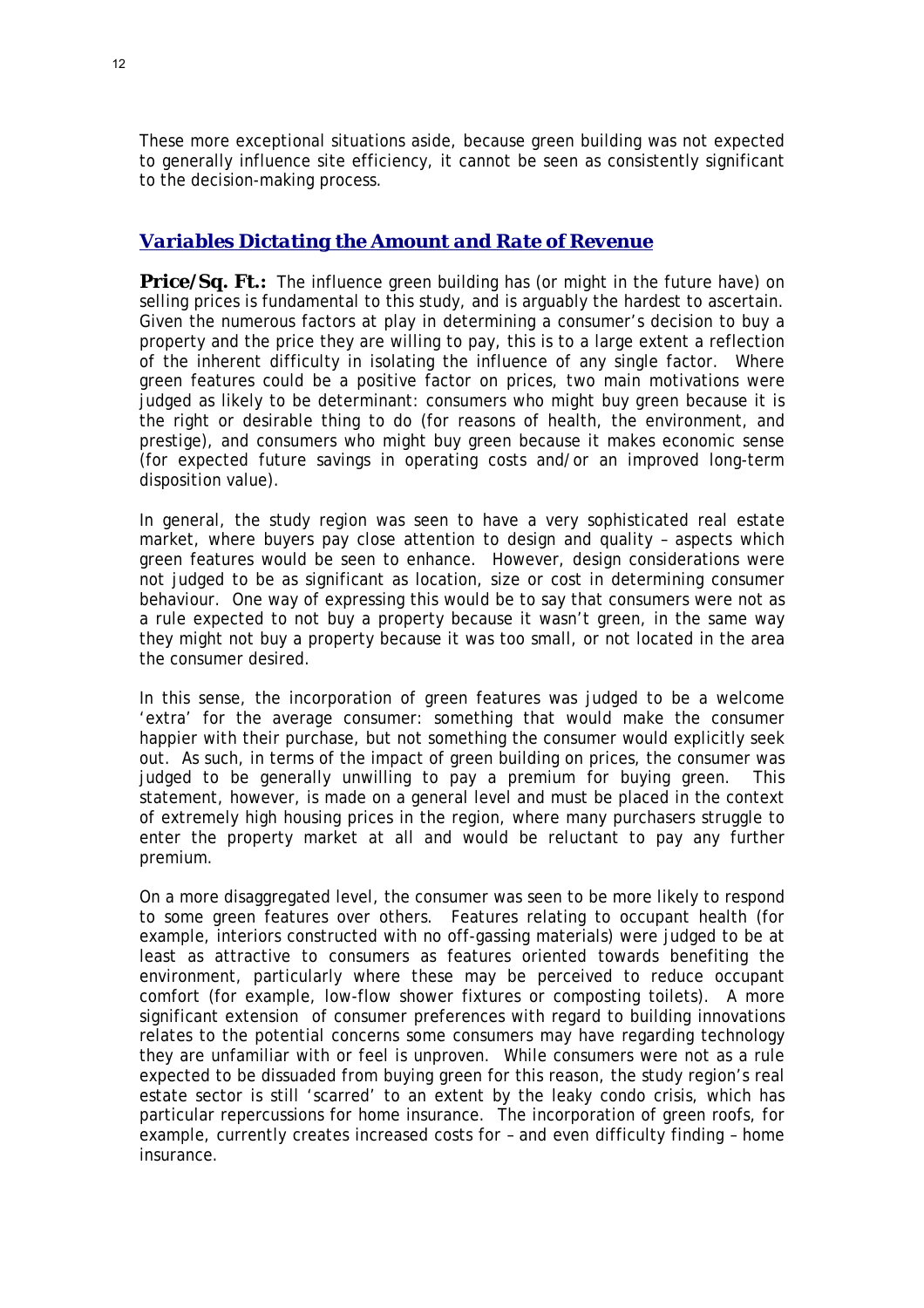A particular challenge for the green building industry concerns alternative energy or energy efficiency features, whose incorporation can be the most costly (for example, onsite alternative energy sources such as photovoltaic panels or geothermal pumps) or whose benefits can be the least visible or immediate to the consumer (you cannot see, for example, the energy savings in an improved building envelope). Insofar as reducing energy consumption, or transitioning to a non-fossil fuel based energy supply are generally seen as the most ecologically significant goals in green building and climate change adaptation as a whole, this was seen as a significant policy concern.

A key issue for such green building features is the extent to which the consumer is willing to accept higher upfront costs in return for long-term savings. There was a feeling that at present the consumer is more likely to push the developer for green building standards because it is the 'right thing to do' than because they are prepared to capitalize expected future savings into a higher initial purchase price<sup>[12](#page-13-0)</sup>. Consumer behaviour, however, was expected to be subject to change according to factors such as education (raising awareness of climate change and/or confidence in green building technology), and increases in utility prices (that would correspondingly increase the savings potential of energy or water efficient features).

Interestingly, the fact that many consumers do not live in the same place for long enough to recoup the payback of some technologies was not expected to unduly influence purchasing decisions: more speculative homebuyers (buying to sell) were expected to pay as close attention to green features as a safeguard to the quality of their investment. In this, as in all attempts to evaluate the influence of green building on prices, it was seen as important to recognize the many different types of buyer, and the plurality of the region's numerous real estate 'sub-markets'.

Overall, while green building would be seen as an advantage on the marketplace (for example, between two properties that were identical in *every* other way), its current impact on prices cannot be judged to be persuasively significant. A certain tension characterizes the present situation: green building could be or become a purchasing factor for buyers, but it is a less influential factor than cost, hence if its inclusion increases cost then it risks undermining its own appeal.

**Commission Rate<sup>[13](#page-13-1)</sup>**: Although reference to green building features could be included in any promotional materials, this would neither lower the actual costs of marketing, nor replace the need to market the product. As such, the commission rate – typically around 5% of gross sales revenue – would be unchanged and therefore cannot be judged as significant to the decision-making process to incorporate green features or not.

<span id="page-13-0"></span> $12$  This touches on the crucial issue of what is frequently termed 'split incentives' in green building studies, where the developer is not the owner-operator in residential build-to-sell projects, so cannot afford to accrue additional upfront capital costs s/he will not be able to receive the long-term payback from *unless* these higher initial costs secure higher sales prices. In this sense, the problem is that buildto-sell developments apply a short-term financing model to a long-term asset (Wilson and Tagaza *No* 

<span id="page-13-1"></span>*Date*), a model challenged by incremental financing schemes and green mortgages in Chapter 3.<br><sup>13</sup> Commission refers to the money the developer spends marketing and selling the product to the consumer, normally represented as a percentage of the gross revenue of these sales. For this reason, it is conceived of as a revenue variable, as compared to the upfront or out-of-pocket costs of the designconstruction phase already described.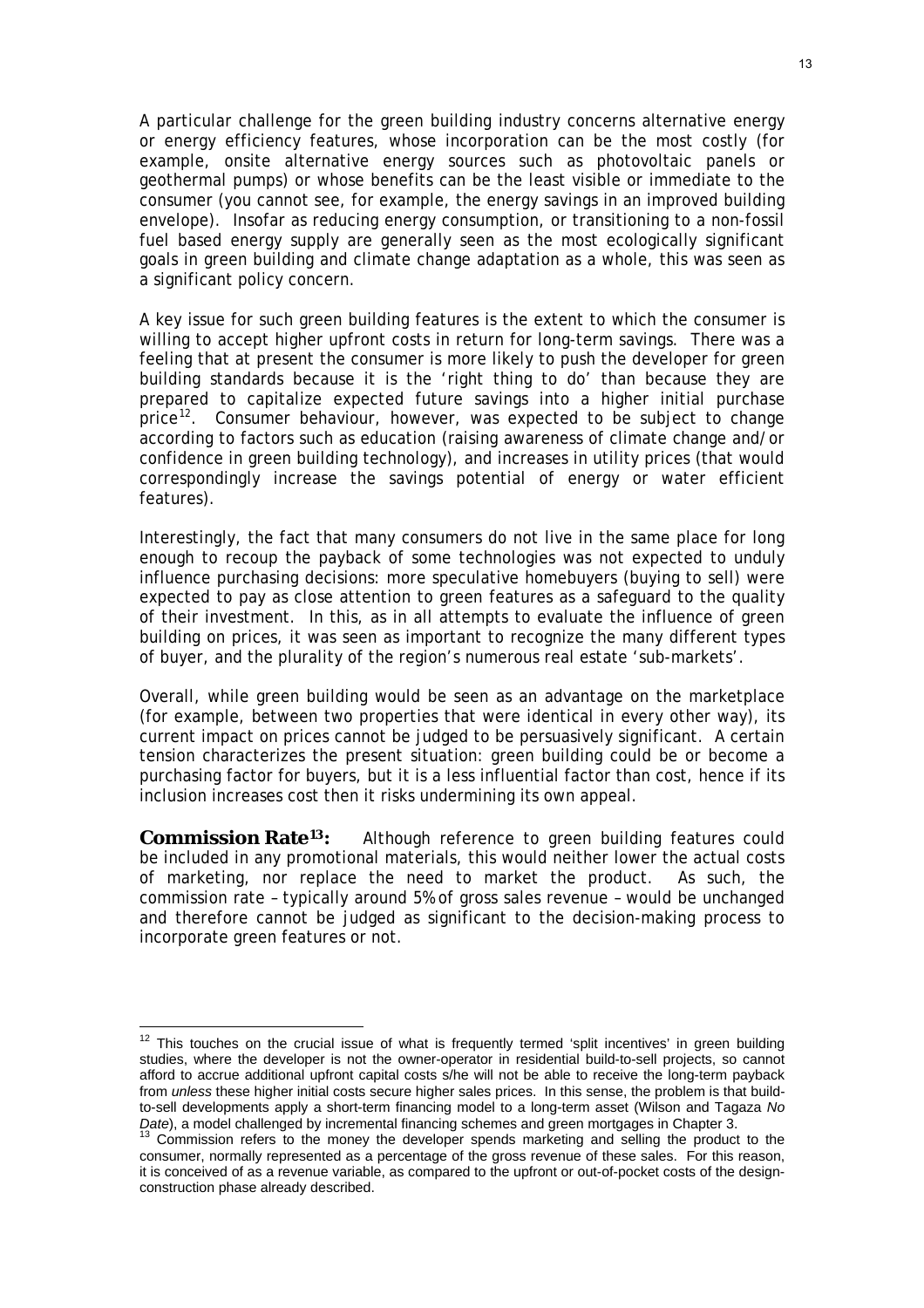**Absorption Rate[14](#page-14-0):** The absorption rates in the study region at time of writing were so strong that it seemed unlikely green building features could improve them. As such, while developers would be keen to incorporate green features to maintain a competitive advantage over other products, this would not as such be expected to necessarily increase the speed of sales with many new units being pre-sold before construction is even completed.

An interesting consideration to stem from this relates to the possibility of absorption rates actually being *negatively* impacted by the incorporation of green features: if greener homes achieve higher prices (as they need to do to offset the increased costs), this may in fact narrow the market segment for the product (with fewer people able or willing to pay the green premium), and potentially slow the rate of sales. Given the time value of money, such a combination of higher prices but slower absorption could mean the financial return for the developer in terms of net present value was actually reduced. While this was not expected to necessarily be the case, these kinds of concerns illustrate the challenge of achieving the optimal combination of rate and amount of revenue; there is at present insufficient market experience of selling green residential buildings to assess fairly the degree to which the incorporation of green features might further complicate this challenge.

#### **Overall Significance of Impacts**

Evaluating the different impacts of incorporating green building features through the lens of a development pro forma illustrates why on a region-wide level there has been a slow voluntary market uptake of green building practices. Expressed most directly, increases were expected on hard, soft, and interim financing costs – increases which were not expected with a strong degree of confidence to be matched by corresponding improvements in the rate or amount of revenue.

To further characterize why this 2% marginal cost increase (taking LEED Silver as an achievable but reasonably aggressive green building benchmark) can represent a sufficient obstacle in the decision-making process, a number of inherent and contextual development factors are worth considering:

- Development is an inherently high-risk industry operating precisely at these kinds of margins. An expected 2% increase in costs is not negligible given the numerous uncertainties at play (a simultaneous 2% drop in prices, for example, would have serious implications for the final balance of the pro forma).
- Developers are not the only party to adjudicate over this additional 2%. Their lending partners (typically, financial institutions) input strongly as to whether this is an additional financial burden to be willingly assumed.
- Development in the study region is currently operating in a climate of extreme escalating construction costs (1% per month, or 10-15% per year). The uncontrollability of this variable in the pro forma makes it less attractive to add further costs or any innovative/unfamiliar feature that may be perceived to detract from the manageability of the project. Additional costs and/or risks may be seen as particularly unwelcome given the concern some have that the

<span id="page-14-0"></span> $14$  Absorption refers to the rate at which the developer expects units to be 'absorbed' by the market; in the residential sector being addressed in this study, this means sold. The quicker homes are sold, the better for the revenue stream in a financial project.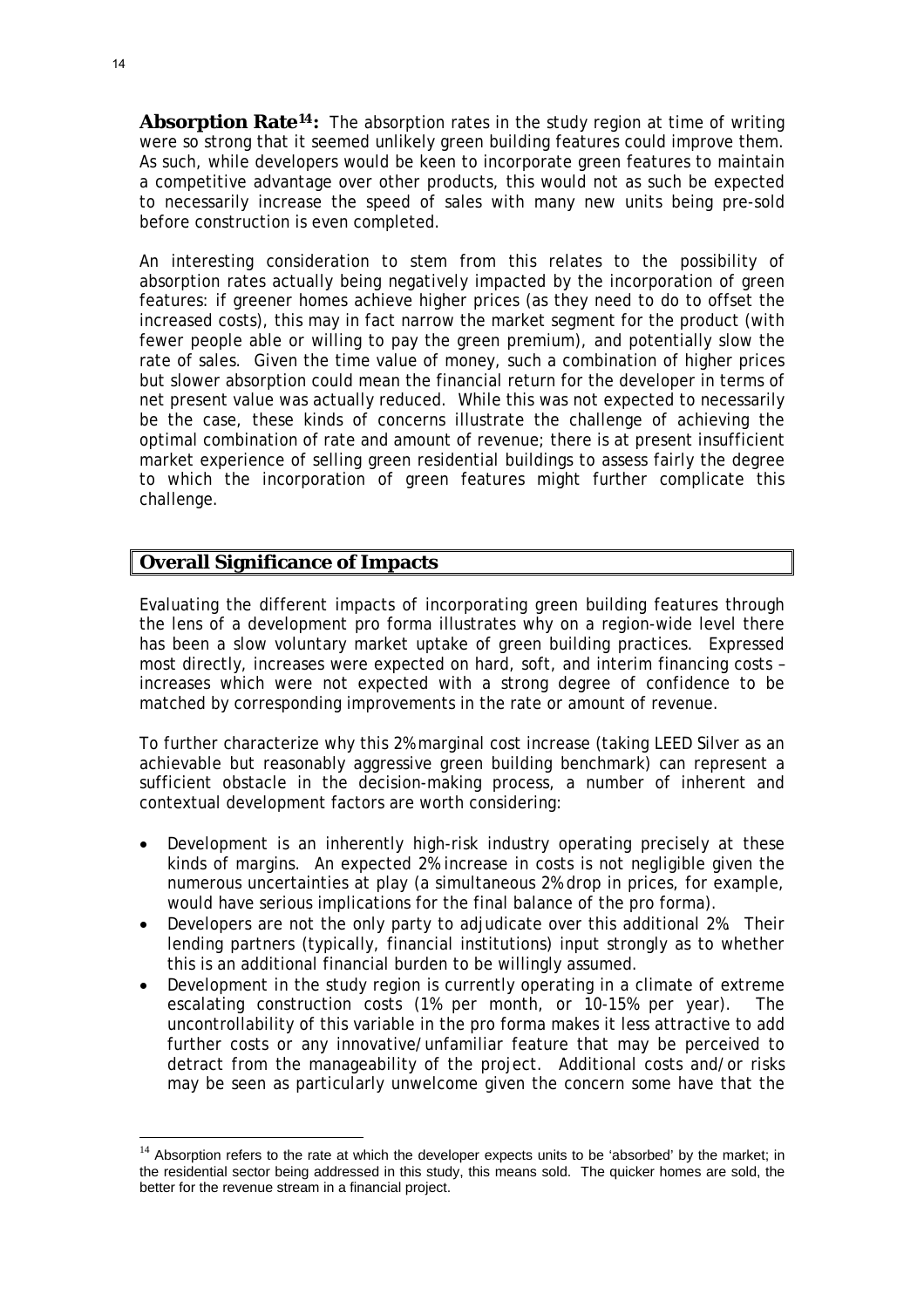real estate market may be about to soften with a decrease (or slowing down) of prices.

- With consumers expected (as a rule) to be unwilling to assume this additional 2%, developers will be logically cautious about pricing themselves out of the market against competing products. Unless and until all developers invest equally in green features, the additional 2% cost will remain a variable a green development can be 'beaten' on.
- If a greater profit is not expected, there is no inherent economic reason to build green. The fear of assuming more time and more unknowns (more risk), in addition to the extra costs, for only the same revenue weakens the business case for green building.

Notwithstanding these factors, developers want to stay ahead of the game and position themselves at the leading edge of their industry. There would also be a risk in not developing products of the highest quality, and the 2% increase is not large enough to render building green (to the level of LEED Silver or equivalent as a baseline) unfeasible. Developers were seen to be sensitive to a growing consumer and political interest in green building. Similarly, the discipline of green building was judged to be in constant evolution in economic (costs and prices) and technological (materials and features) terms. In response, the industry was judged to be moving as a whole towards greener practices and norms. Furthermore, many industry leaders who build green do so because they see it as the right thing to do, for ethical and environmental reasons the pro forma is unable to reflect.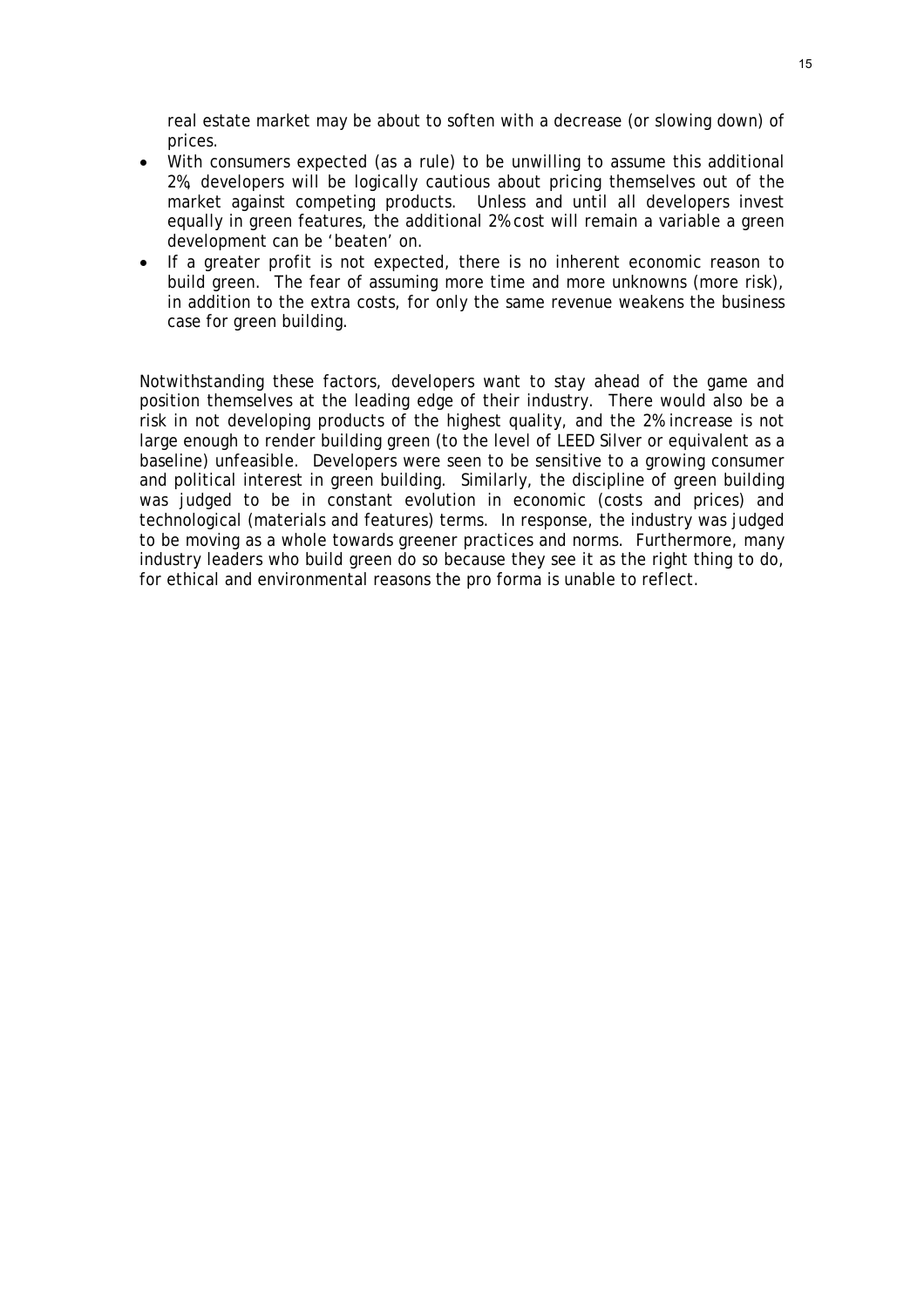# **3. Evaluation of Policy Tools**

This chapter sets out an evaluation of the principal available means for 'intervening' in the pro forma to influence development decisions. While many of these policy tools relate to development regulation in general, the focus here is specifically on their relevance for green building. As such, they have been assessed according to both their desirability for the developer *and* the municipal authority concerned. The evaluations below assume a prior knowledge of the tools; for descriptions of the tools and their legislative basis, readers are referred to the following studies: Rutherford 2006; Sheltair 2006; Zeeg and Wilson 2007.

#### **Interventions On Cost**

In the context of the findings described in Chapter 2, relevant interventions on the cost side of the pro forma would do one of two things: lower *those* costs shown to be subject to an increase (hard, soft and financing); or lower *other* costs equivalently, so that the overall project costs are not increased.

#### *Tools Influencing Non-Municipal Expenses*

**All Actions That Increase Green Building Uptake:** Municipalities have no direct influence on the marginal hard and soft costs of building green<sup>[15](#page-16-0)</sup>. This means costs can only theoretically be impacted through other actions that encourage/enforce green building uptake, thereby creating or increasing the demand for green building capacity (expertise and materials), and from there, influencing supply. An analysis of complex market forces falls beyond the scope of this study. However, at time of writing, the general impression was that although the costs of green building were experiencing an increase due to a spike in demand, the long-term the costs of building green have been and will continue to fall.

It is in this optic that the adoption of civic green building policies can be understood to impact the economics of private sector development. In addition to educating the public and development community about the benefits of building green, the ongoing demand for green building expertise and materials generated by municipal and provincial policies can be expected to lower the costs of building green. This, in turn, will perhaps make a more significant contribution to widening the uptake of green practices and standards than other actions.

<span id="page-16-0"></span><sup>&</sup>lt;sup>15</sup> Municipalities could of course theoretically directly impact the costs of green building through subsidies to green material or labourer suppliers, which this study has not envisioned as a realistic action. A more useful proviso for municipalities to adopt when requiring green building in any context would be to do so through performance targets rather than prescription. This would provide the developer with an elasticity as to how to meet the building performance requirements and thereby allow for market availability of certain materials to determine their choice of how to fulfil criteria (for example, not be obliged to use a certain material if doing so would unreasonably raise costs or create scheduling problems). The use of performance measures also provides both the municipality and developer with a greater degree of comfort with respect to liability: a municipality can indicate (for example) stormwater runoff management expectations and the developer can then decide to pursue these in the manner they prefer, be it via green roofs or permeable parking surfaces, and so on.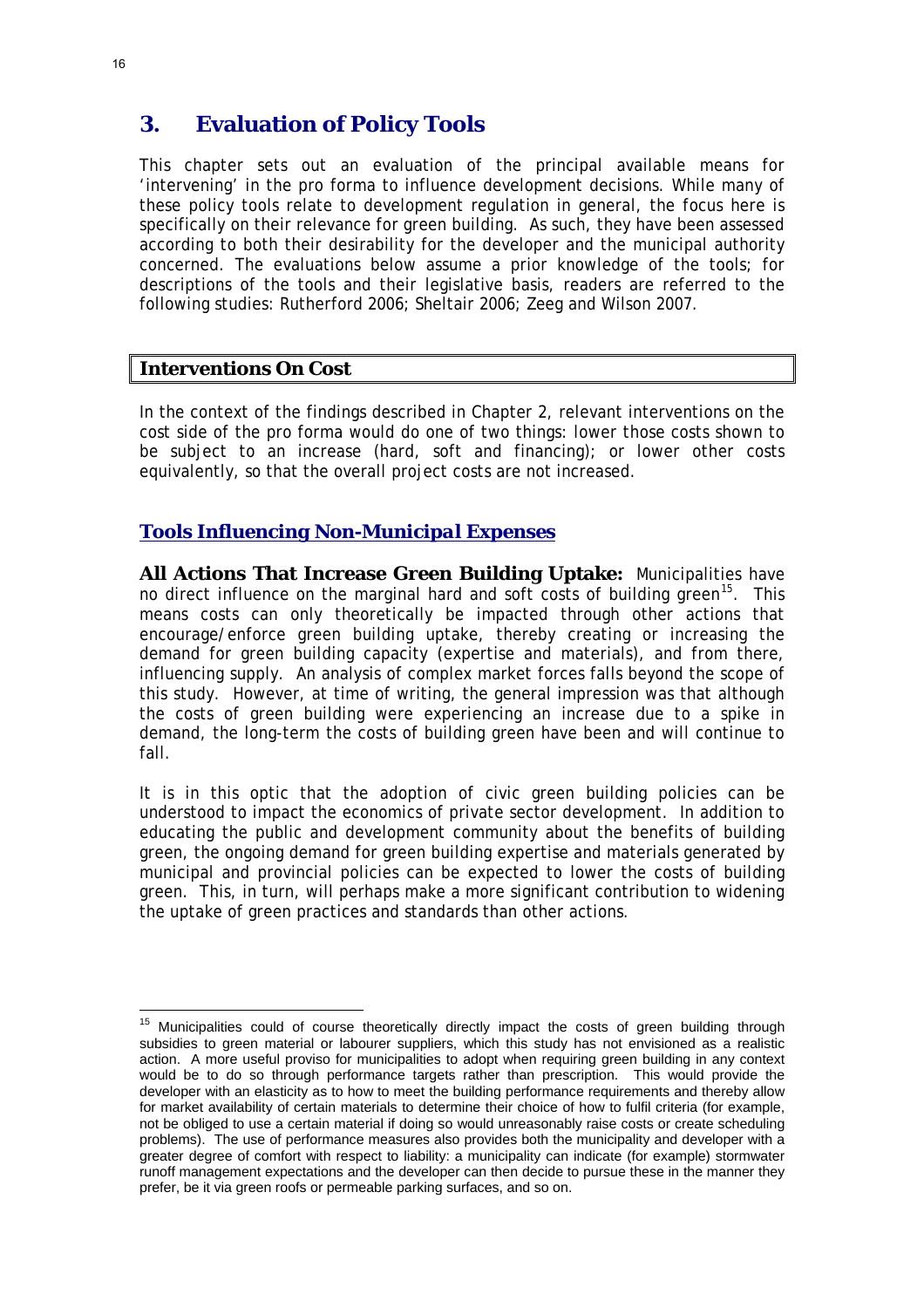#### *Tools Influencing Municipal Expenses*

**Reducing or Waiving DCCs:** The potential savings from reduced or suppressed DCCs would be financially sufficient to provide a strong incentive to the development community<sup>[16](#page-17-0)</sup>. However, while there would be theoretical grounds for reducing DCCs according to certain performance related aspects of a building, to do so would be administratively problematic.

With DCCs levied to cover the costs of providing sewer, water, and storm drainage (as well as roadways and parklands) there would be a rational nexus where green building features were shown to reduce the costs of these services (for example, by reducing stormwater runoff). The difficulty would lie in fairly ascertaining the reduction in DCCs that any such technologies actually warranted and in applying these reductions consistently. Quantifying the gains and translating them to a lower DCC was expected to be an extremely complex activity. There would also be no guarantee the green feature would perform as expected over time, or be operated and maintained correctly by the occupant.

Further problems would relate to a loss of budgeting control. Financing effectively for upcoming municipal infrastructure expenditures would be considerably more challenging if DCCs and hence money received became a variable in development. With DCCs operating on a cost recovery basis, reduced or waived charges for green developments would mean the provision of infrastructure would need to be subsidized by 'non-green' developments; a practice which would become increasingly problematic should more and more (or ultimately impossible if *all*) developments met the required green standard. A fixed DCC rate arguably also benefits the developer in a similar way: as a known expense (one that is not dependent on what green features are incorporated and how these features perform) they can be factored into any land value assessments and bids.<sup>[17](#page-17-1)</sup>

**Reducing Permitting and Application Fees:** Reducing the fees charged for municipal services was not seen as enough of a financial incentive in itself to incorporate green features<sup>[18](#page-17-2)</sup>. It would, however, be seen as a means to signal municipal priorities to developers, as well as providing recognition to those developers who were proactive in this domain.

Nevertheless, there was also a feeling that to function equitably, fees should remain structured so as to recoup the cost of the service being provided, and that caution should be exercised when making any changes that would mean certain development services were to be subsidized by other means. As with other incentives, a problem would lie in establishing green building as a public benefit ahead of others: why should the fees for processing greener developments be

<span id="page-17-0"></span> $16$  DCCs represent quite a significant cost and can be as high as \$20,000/unit, or \$6/sq.ft., though are typically lower than this at around \$5,000/unit or \$2/sq.ft.

<span id="page-17-1"></span>Interestingly, in his September 28, 2007 Address to the Union of B.C. Municipalities, Premier Gordon Campbell Premier supported this measure: "We're going to provide new authority to use development cost charges as a way to encourage green development […] You should have the power to waive those charges for any development that you feel will help you meet your goals of a greener community". There was not a consensus this measure would be speedily adopted in the study region. The speech can be found at: [http://ubcm.ihostez.com/content/pdfstorage/B212E07021A74D67A44174416A370F0C-](http://ubcm.ihostez.com/content/pdfstorage/B212E07021A74D67A44174416A370F0C-Premier_Campbell.pdf)[Premier\\_Campbell.pdf](http://ubcm.ihostez.com/content/pdfstorage/B212E07021A74D67A44174416A370F0C-Premier_Campbell.pdf). A full discussion of the rationale and legislative opportunities for reducing DCCs in relation to green building/development can be found in Coriolis 2003.

<span id="page-17-2"></span>Municipal fees vary, but typically have a relatively minor significance on the pro forma as one-time payments, often as low as \$2000-5000.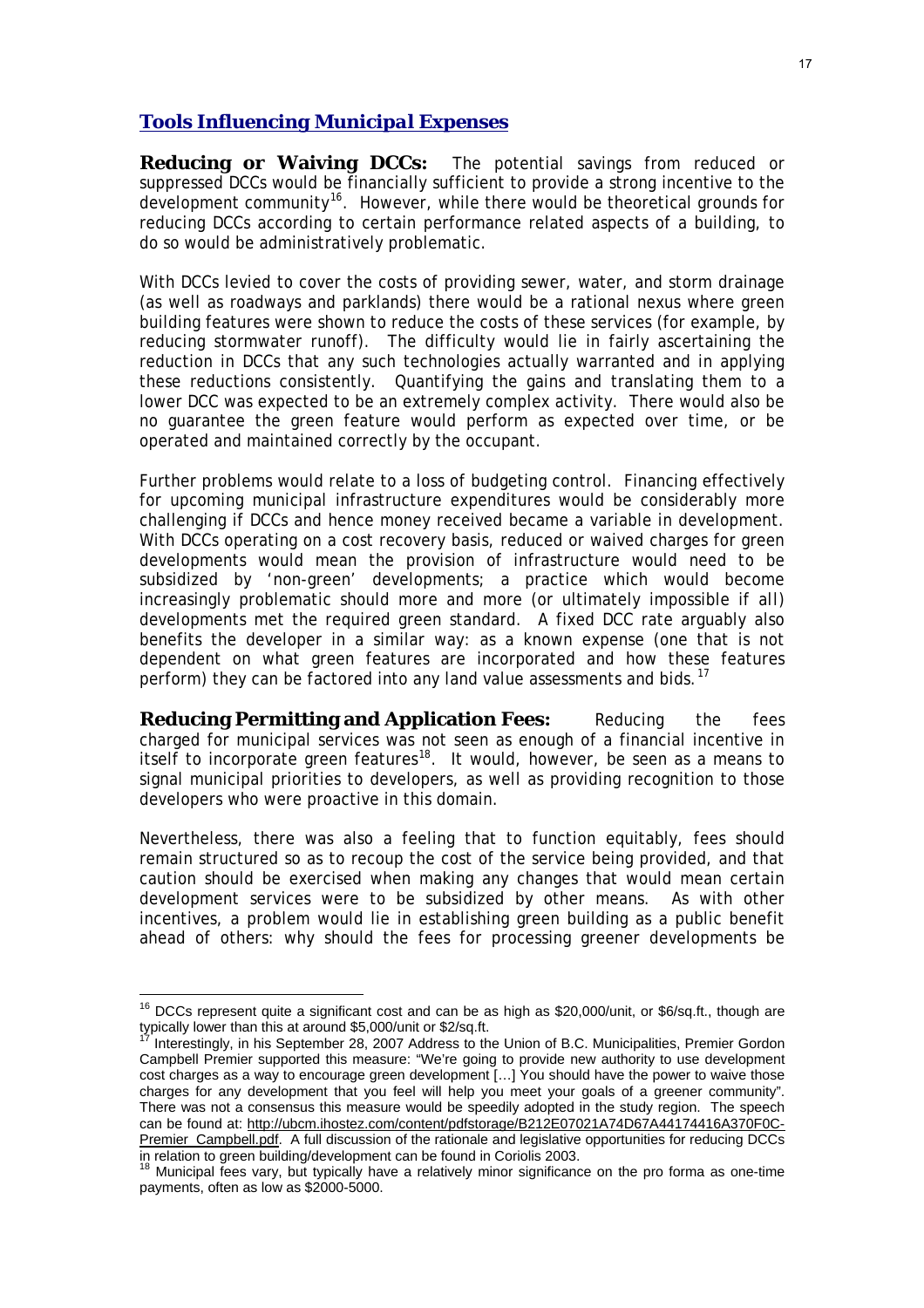reduced ahead of, for example, developments that house social services or amenities?

**Fast-tracking Approvals:** There was strong support from the developer's perspective with respect to any actions that would reduce the time element in any phase of a project, which would include explicit fast-tracking programs for building and development permits. This is a reflection of the significance of time on financing costs: notably, a fast-tracked permit application would be much more of an incentive than a fee-free application.

However, although recognized as a powerful incentive, there was also significant reticence towards fast-tracking programs. Administratively, there is a sense in which 'the time it takes is the time it takes'. There could, for example, be no means of guaranteeing the speed of an application based on its green building features alone, as these in themselves do not guarantee the appropriateness or simplicity of the application. Complications or difficulties with the development proposal could always arise for other reasons (or indeed, because of the green features themselves).

Other concerns relate to the resources needed to provide a dedicated fast-tracking service. An allocation of municipal resources to ensure faster processing services would imply a reduction of resources elsewhere, thereby again raising the question of whether green building should be promoted ahead (and potentially at the expense) of other development goals or public amenities.

Moving beyond explicit fast-tracking programs, a related issue to emerge from the study concerned the relationship between building code approvals and green building technologies. Green features typically either go beyond the provincially set building code standards using innovative technologies, or meet existing standards via unconventional, more environmental means. As such, they require the granting of 'equivalency' status from the municipal building staff mandated to approve them.

There was a feeling that a consistent and expeditious process for granting equivalencies would be a benefit to all parties in the region. Universally understood standards for how to measure and recognize equivalencies, supplemented with a databank of referenced norms and good practices, would help ensure that innovative green building practices were not penalized via time delays.<sup>[19](#page-18-0)</sup>

**Green Building Checklists:** The preceding three actions would all likely be combined with a checklist of sorts as a means of identifying which proposals qualified for the municipal incentive in question. Establishing criteria that could be used consistently and accurately to fairly ascertain which development proposals actually merited reduced DCCs or faster/reduced-fee permitting would in

<span id="page-18-0"></span><sup>&</sup>lt;sup>19</sup> At time of writing, the region is awaiting the release of the new provincial 'green' Building Code, which is expected to include minimum energy and water efficiency standards. These standards are expected to be relatively conservative at first, and be progressively increased with each subsequent building code update 'cycle' (typically five or so years). Insofar as codes by definition establish minimum standards, while green building technologies identify maximum possible ecological improvements, any incremental changes to the code will not change the premises of this study: there will always be a need to identify and evaluate mechanisms that can encourage developers to build above and beyond the existing code standards of the day. However, the fact that the existing code is currently being revised to make it 'greener' confirms again the degree to which green building is achieving a growing significance in all sectors and levels of government in the region.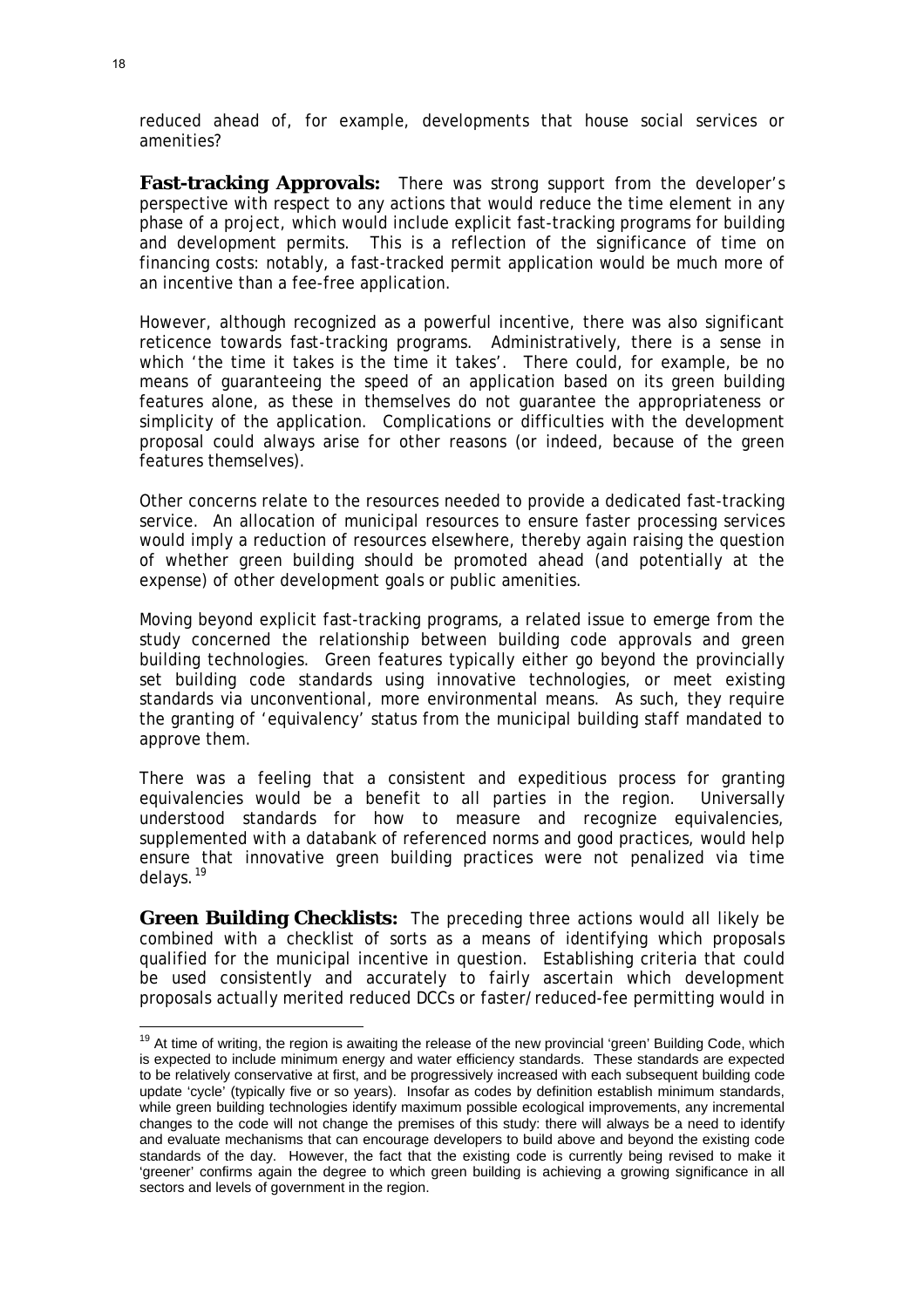fact be one of the principal challenges and potential weaknesses of these policy tools.

In addition to being a means to implement other municipal actions, a checklist by itself could be used to accompany building or development permit applications. There was some support for the educational benefits of such an action, as the drawing up of a checklist would require the municipality to clearly define what is meant by 'green building', and then to communicate this to the development community. However, the value of a checklist as an actual decision-making tool to inform staff and council as to the merits of particular proposals was judged to be less clear. There were concerns checklists would oversimplify the real nature of a development proposal, and would not guarantee the final product's real green benefits. At their worst, checklists could conceivably misinform council about what green building truly entails, and be susceptible to 'gaming' and 'greenwashing' (configuring elements of a proposal in a way that appeared to conform to checklist requirements without bringing real green benefits).

Nonetheless, if used as an aid rather than the single tool for development decisions, a checklist could add some objectivity to the process and provide another means to assess developments against (alongside other policy statements and directives).

#### *Tools Influencing the Financing Costs*

**All Actions That Reduce Time:** As discussed, a reduction in time has a very significant impact on the servicing of the debt accrued to finance a development. All actions within municipal influence that reduce time in a development process would work as strong incentives to incorporate green building. These can be identified on one hand as informal steering processes (for example, in rezoning applications) where staff support functions as a kind of reward for incorporating green features, or where administrative efficiency (for example, expeditiously approving code equivalencies) does not penalize the inclusion of such features. Or, on the other hand, as more explicit fast-tracking (building or development permitting) programs that could be established. Overall, with due evaluation and discussion of the pros and cons of each, greater support was shown towards the former 'informal' category of time reducing actions.

#### **Interventions On Revenue**

In the context of the findings described in Chapter 2, relevant interventions on the revenue side of the pro forma would be actions that increased revenue sufficiently so as to offset the expected increase in costs.

#### *Tools Influencing the Gross Building Area*

**Density Bonuses:** Additional density was found to be a very strong incentive from the developer's perspective. Indeed, in the context of the Lower Mainland, there are few instances or locations where additional density would not work as a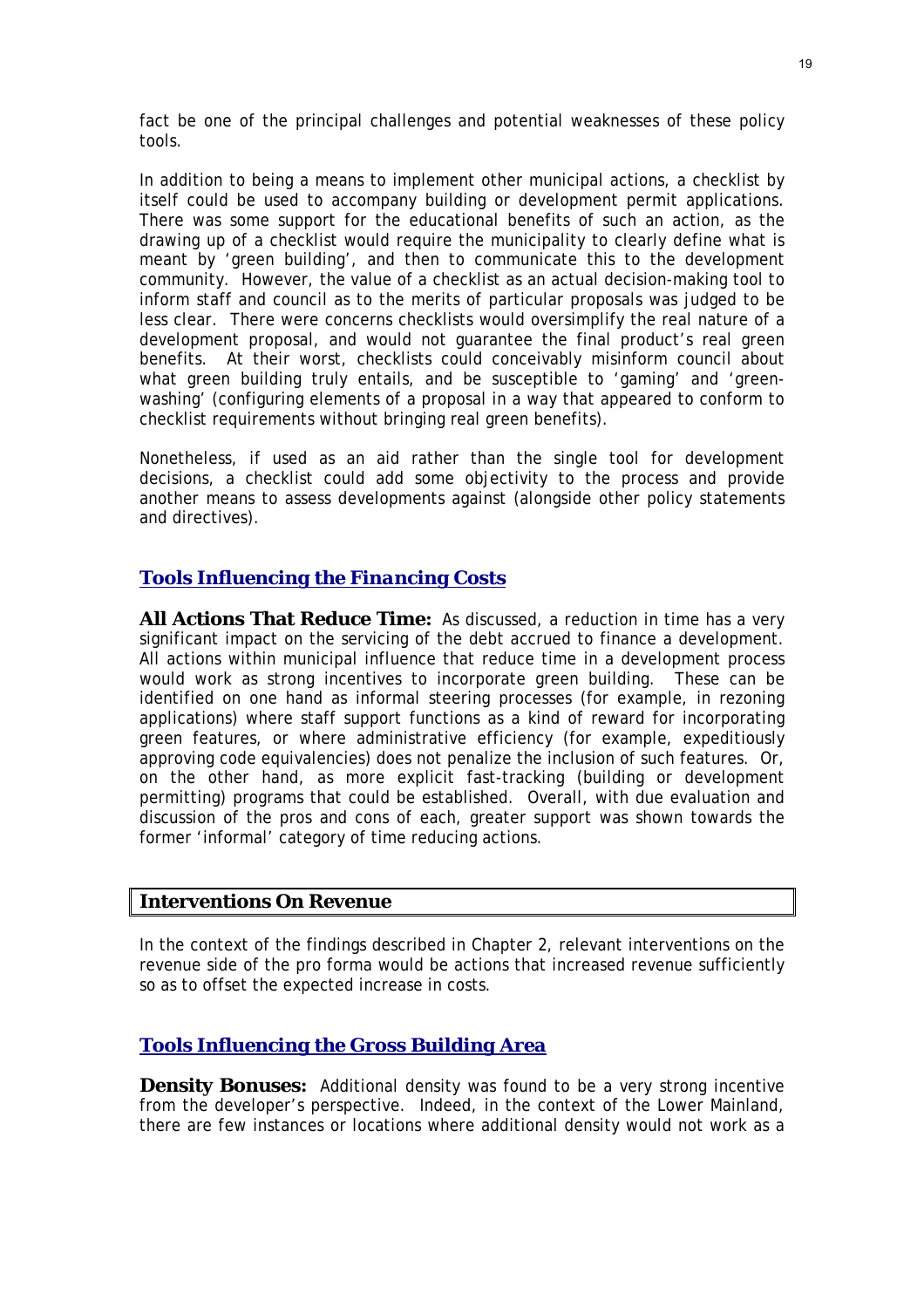powerful development driver. However, a number of factors were seen to make the use of bonuses problematic from the public policy perspective<sup>[20](#page-20-0)</sup>.

Administratively speaking, exchanging density for green building features poses the challenge of assessing the value of these green features to then calibrate them in a consistent manner against the market value of an increase in FSR. While this difficulty is inherent to an extent with all bonusing schemes (regardless of the amenity being levered), it is particularly compounded by the ever-changing technology and costs of green building, which together accentuate the risk of municipalities either under-selling ('giving' too much in return for not enough green gains) or over-selling the density (and thereby actually preventing the developer building green due to the unviable economics of the project).

As such, inscribing density bonuses in zoning schedules and Official Community Plans was seen as potentially problematic in a climate where the economics and technology of green building were seen to be moving so fast as to conceivably render these regulatory documents quickly obsolete and in need of constant amendment. For these reasons, a structure that allowed case-by-case negotiations for the amount of density offered would be preferable, though this would imply an administrative burden in addition to a strong technical expertise requirement (for example, calibrating precise energy efficiency improvements against FSR lifts). A further technical complication would reside in then measuring the gross ecological impact of the project to ensure the impact of additional density did not in fact outweigh the benefits of building green.

Other concerns relate to setting green building against other public amenities. Bonuses are most commonly used in the study region to secure non-market housing or social benefits such as childcare facilities. Given the acute situation concerning housing affordability in particular, there would be a certain discomfort in allowing green building to 'compete' with other much sought-after, primarily social, amenities.

However, these dual challenges of establishing a density exchange value for green building and of comparing its public good value to other amenities aside, density remains a powerful municipal tool that could be highly effective given certain provisos. If employed, it should be administered in a discretionary manner that ensures bonuses are used for real ecological value and leading edge features, to push the boundaries of green building in a way that benefits constituents and does not replace other amenities.

In this optic of using density to 'raise the bar' of development standards, a structure that established green building as a means to qualify for the full FSR has been judged to have a strong potential.

**Rezoning:** Insofar as applications for rezonings are often geared towards increasing the density allowed under existing zoning, the observations for density bonusing also apply here. Indeed, jurisdictions can strategically set their zoning schedules below the densities indicated in their Official Community Plan to both signal opportunities for rezoning to the development community, while also retaining control of when (and by how much) to lift the land value. For rezonings

<span id="page-20-0"></span> $20$  This paper will not extend to discussing the more generalized challenges and limits of implementing density bonusing without compromising the urban design and livability of neighbourhoods. The issues identified here relate exclusively to using bonuses to lever green building.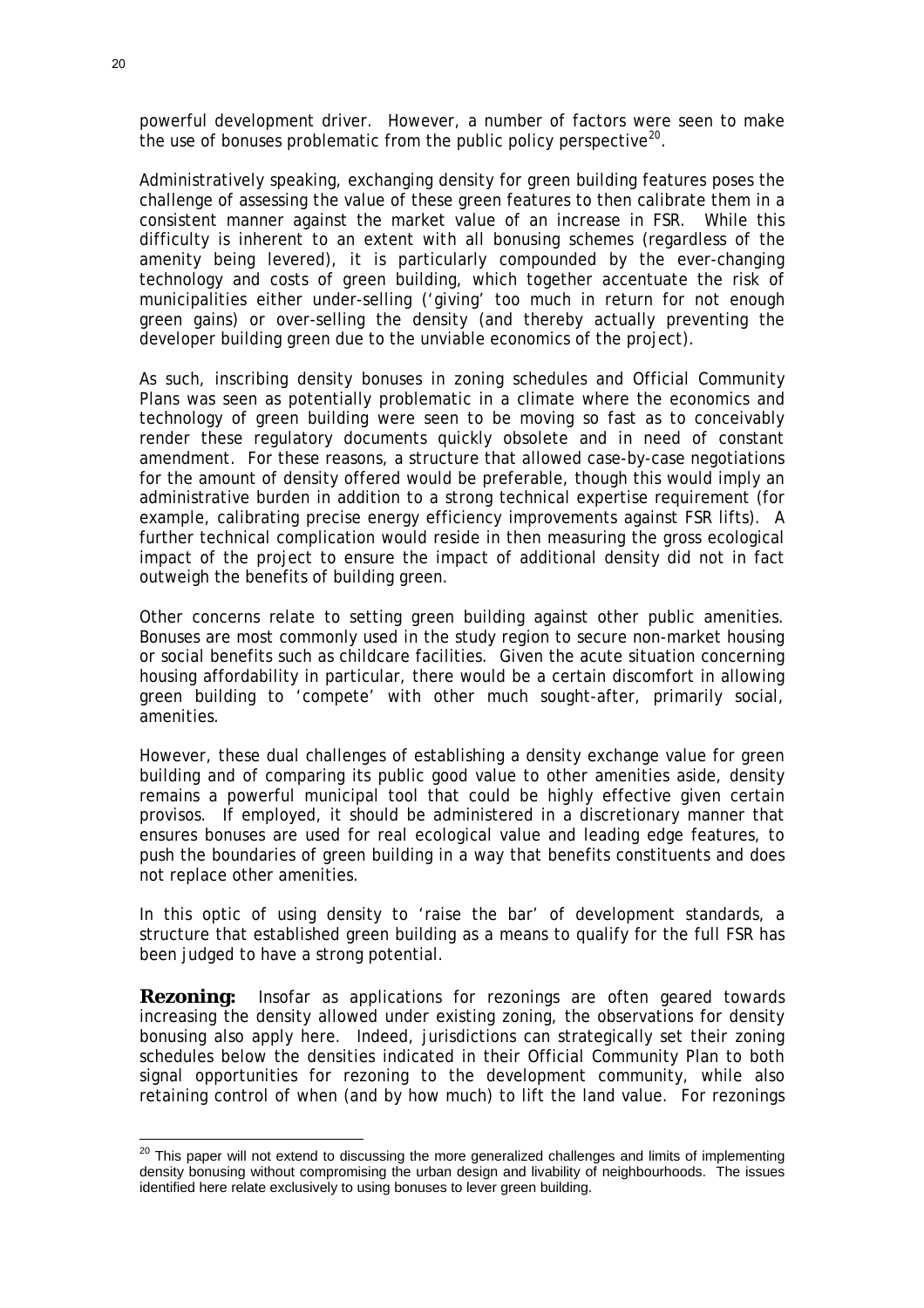relating to use, as these also are developer-initiated, there is by definition a potential economic incentive to apply from the developer's perspective. The key issue when rezoning for either density or use from the municipal perspective lies in ensuring any changes are in the 'public interest'.

The relation between green building and rezoning was found to be a grey area. In the sense that rezoning decisions are land use and density decisions, there is an argument that there is *no* relation between green building and rezoning applications. However, this is as much a conceptual obstacle as a legislative restriction: without making green building the criterion with which to approve a land use or density decision, green building standards can be thought of as a way to achieve a qualitatively superior embodiment of the approved land use or density, and therefore be promoting the 'public interest'.

As such, this stipulation that rezonings be in the 'public interest' emerges as a potentially more useful criterion than that of density bonuses being exchanged for 'public amenities', given the challenges of being able to quantify green building and 'buy' it with density as described above. However, given the looser legislative basis (municipalities cannot bargain for zoning as they can for density), a consistent and strong green planning culture is required for rezoning to be an effective tool. In this way, although planners cannot guarantee council approval for a rezoning based on green building features (or anything else – council cannot fetter their authority), staff support for a rezoning can impact both the chances of a rezoning being approved and the time this approval might take. This support was found to be a strong motivation for the developer to incorporate greener building standards as part of their applications.

If a consistent sustainable development policy framework is in place and green building is consistently raised in dialogues with applicants, the discretion to rezone can function as part exercise in suasion, part unofficial requirement for staff support – an area that has been judged to have strong potential in encouraging the developer to incorporate green building features in their proposals. The evident limitation of such a tool is that it only applies to rezoning projects and provides no leverage for developments occurring under existing zoning schedules.

#### *Tools Influencing the Net Marketable Area*

**Building Bylaws, Variance Procedures and Comprehensive Development Zones:** As this area was not expected to be consistently impacted by the incorporation of green building features, and where that should arise for it to be for site specific reasons requiring ad hoc or remedial interventions, it was not possible to provide a meaningful evaluation of their relative effectiveness.

#### *Tools Influencing the Amount and Rate of Revenue*

**Public Education and Green Promotion (Awards, Labelling, Demonstrations, Marketing, and so on):** Actions seeking to educate the public and development community as consumers and producers of green buildings were seen very positively, although their influence was judged to be hard to measure and indirect.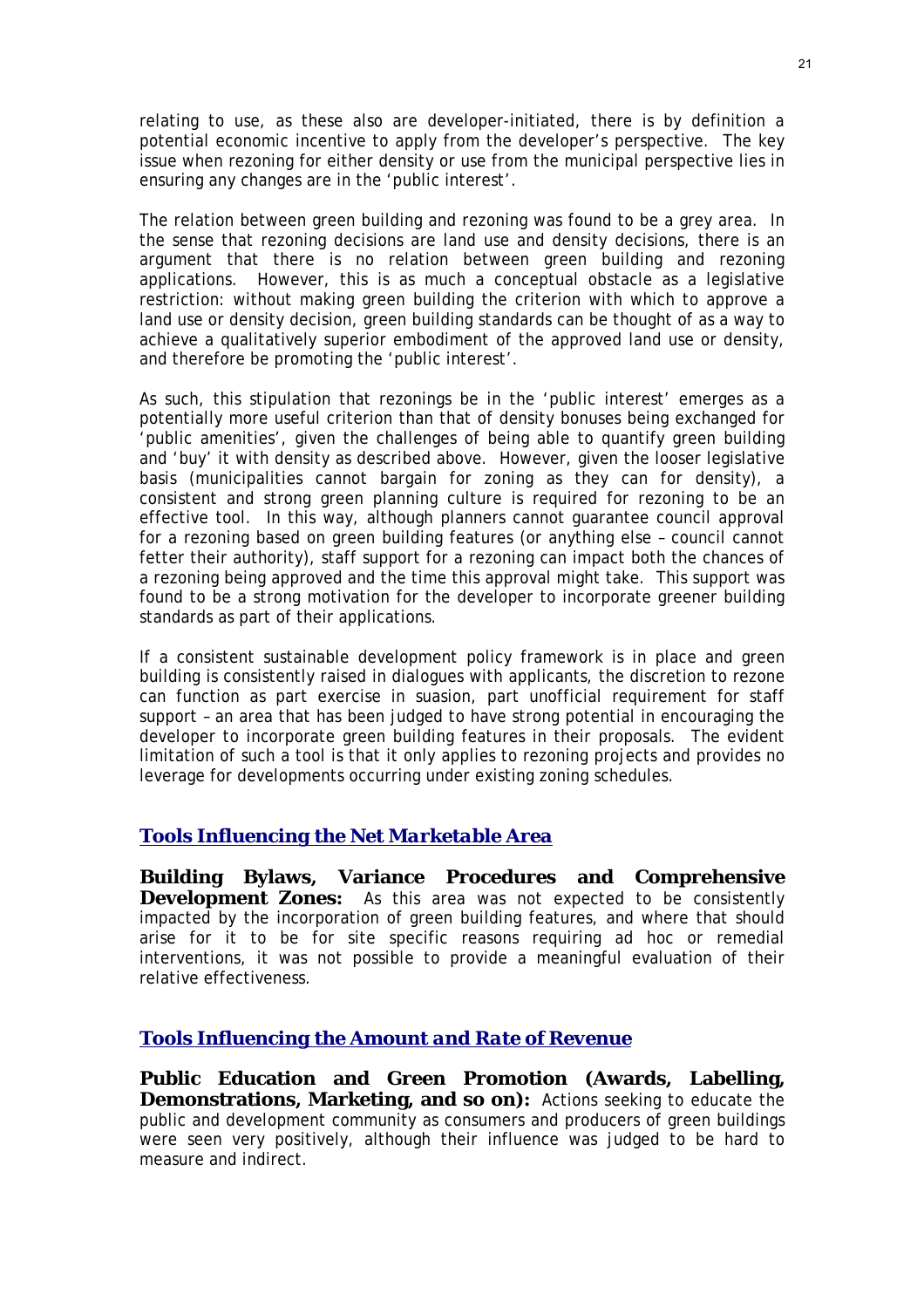As has been said, a wider promotion of green buildings was not expected to lower individual projects' commission rates in any way, but receiving municipal (or other) awards and recognition would be seen to enhance the overall reputation of a developer. This would be a means to further stimulate competition and the desire to stay ahead of the game in the development community, as much as providing a marketing support.

Building labelling was judged to be an effective way of raising consumer awareness and development standards, with the more explicit the information the better (for example, energy performance expressed in terms of ecological and monetary gains). This would enable the buyer to select between available homes in the way cars and other major purchases are chosen (for example, their relative fuelefficiency, or expected resale value after a certain number of years). While there is a strong regional awareness of green building systems (for example, LEED), there was not a strong enough consensus within the industry as to the ecological consistency of such systems, or a significant enough recognition of these systems as 'brands' for the consumer to invest in them with absolute confidence. They were judged as such to be contributory but not decisive factors in potentially raising sales prices or absorption rates, and this was raised as an area requiring more attention. Existing experience in the real estate sector is such that the consumer is not knowledgeable or interested enough in green features to place them on their 'shopping list' of requirements in buying a home. This, in turn does not encourage (or oblige) the real estate community to valorize or differentiate between products in these terms $^{21}$  $^{21}$  $^{21}$ .

A strong significance was placed on the public being made more aware of green building technologies and practices - of clearly establishing them as another way of being sensitive towards climate change and acting as an informed consumer who will recoup gains from investing in a green home. Demonstration projects were seen to play an important role in this respect by informing the public of the true costs and benefits of building green. This was seen to be equally the case for council members and the development community – to inform and familiarize them with green building technologies in a first place, and secondly as a means of stimulating civic and professional pride to be at the leading edge.

**Incremental Financing and Green Mortgages:** Innovative financing models that better enable the consumer to pay for properties that have incorporated green building features obviously differ from other interventions described in that they are not within the mandate of local governments. Their inclusion in this evaluation stems from the regional interest in these mechanisms, and also serves to highlight the extent to which other parties (here, financial institutions) also influence development patterns and consumer behaviour.

Incremental financing – used to distribute the marginal costs of green building over time – was pioneered on a project in the study region in what is to date (and to best available knowledge) a unique collaboration between developer, financer and purchaser $^{22}$  $^{22}$  $^{22}$ . The financial model works by removing the incremental costs of the project's onsite (geothermal and solar) energy features from the developer's pro forma and creating a separate mortgage for these features, to be paid off by the building occupants over time. This effectively removes the developer's concerns

<span id="page-22-0"></span> $21$  This would seem to confirm the findings of other research that the benefits of green buildings are being undersold to consumers (Heap 2007).

<span id="page-22-1"></span>The model was innovated for the 'Verdant' residential development, part of the UniverCity sustainable community project on the Simon Fraser University campus, Burnaby.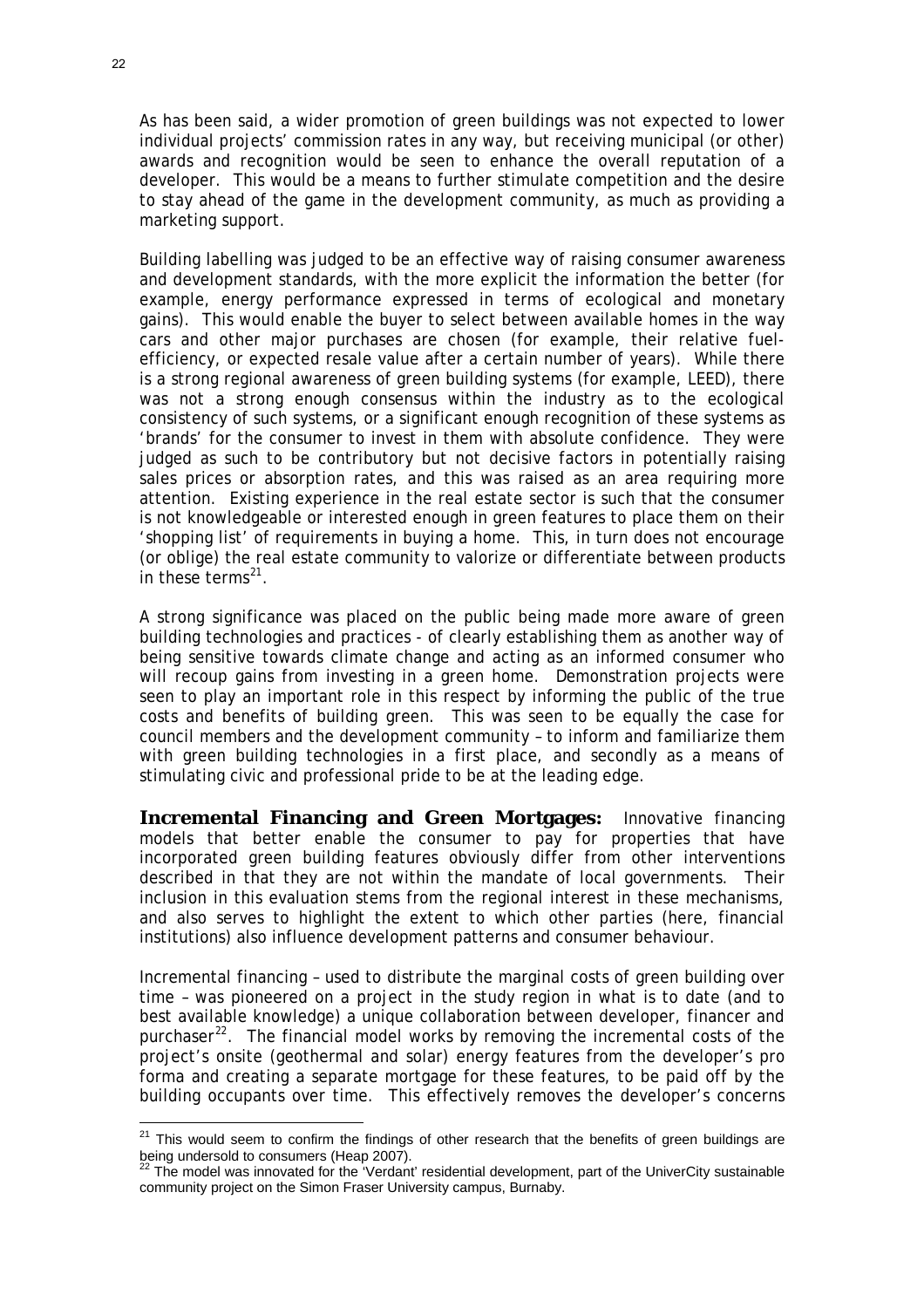with respect to recouping increased upfront costs with higher prices, as it renders the addition of green features cost-neutral. The purchaser also avoids the burden of upfront costs, with the energy features paid off over time as an additional item in the strata fees. The repayments are calibrated to an amount that is comparable to typical utility fee amounts, so occupants pay no more than occupants of other buildings, but have the dual advantages of eventual ownership of the features once the 'mortgage' has been completed and fixed energy rates (in an era where they are expected to rise) in the meantime.

This innovative financing model received strong support as a strategic way of bypassing the fundamental difficulty of persuading buyers to capitalize future savings into higher upfront prices. Such an approach requires progressive thinking on behalf of the financial institution in particular. The project in question is believed to be the first nationwide to use such a model, but a dozen or so are now in progress within the study region<sup>[23](#page-23-0)</sup>, which will allow for the model's limits and extensions to be explored in the coming years. What is clearly addressed by the application of a long-term financing model to a long-term asset is the issue of 'split incentives', with the same person(s) paying the costs and receiving the benefits of the green asset – and this is rich in potential.

Green mortgages would function as a more straightforward adaptation of standard mortgage lending procedures between financial institutions and homebuyers. Here, the lending institution would consider the long-term economic gains of green features when assessing the borrowing amount the homebuyer qualified for and correspondingly increase the allowed principal. There was agreement that this would send a clear signal to consumer about the benefits of investing in green building, but this was not a financial model currently in practice in the region.

In general, innovative financing models – particularly the former example – were seen as potentially very effective bridging mechanisms until such a time as reduced upfront costs and payback times (effectuated, for example, by higher energy or water prices or improved technologies) alter the existing economics of investing in green.

#### **Overall Potential of Tools**

 $\overline{a}$ 

Evaluating the different options for influencing the decision-making process at the disaggregate level of pro forma variables makes explicit the challenges facing policymakers in the field of development regulation. Municipalities are in the position to offer powerful incentives to encourage green building. Although they have no direct control over the important variables of cost and price, they can influence the time required to finance these costs, lower other (municipally controlled) costs, and increase the overall potential for revenue generation (density). However, the implementation of these tools would imply trade-offs (potentially not pursuing other amenities) and administrative consequences (resources and capacity). In that light, seeking to indirectly influence market factors (for example, by establishing civic building policies, or playing a facilitating role in the marketplace through partnerships and demonstrations), or lobbying senior governments to render green building cost-neutral through mandatory

<span id="page-23-0"></span><sup>23</sup> Communication by Derek Gent, Investment Manager, VanCity Capital, at *Net-Zero Energy Home Forum*, February 26, 2008, hosted by the Net-Zero Energy Home Coalition and Light House Sustainable Building Centre.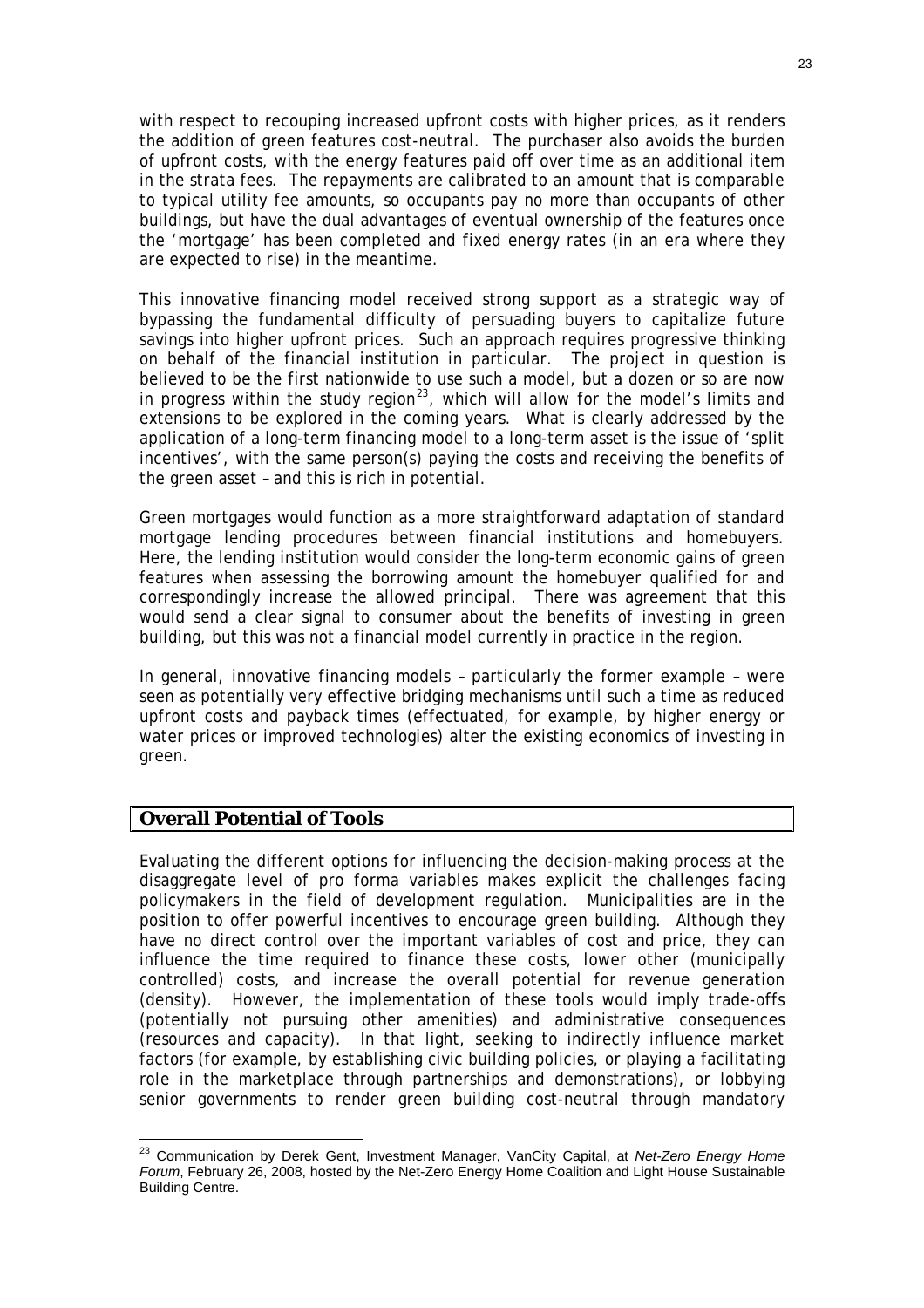requirements, remain attractive goals. A schematic representation of how these policy options relate to the pro forma variables is contained in **Figure 2** below.

#### **Figure 2:** Summary of Policy Options

#### **Market Side Policy Side Policy Side**

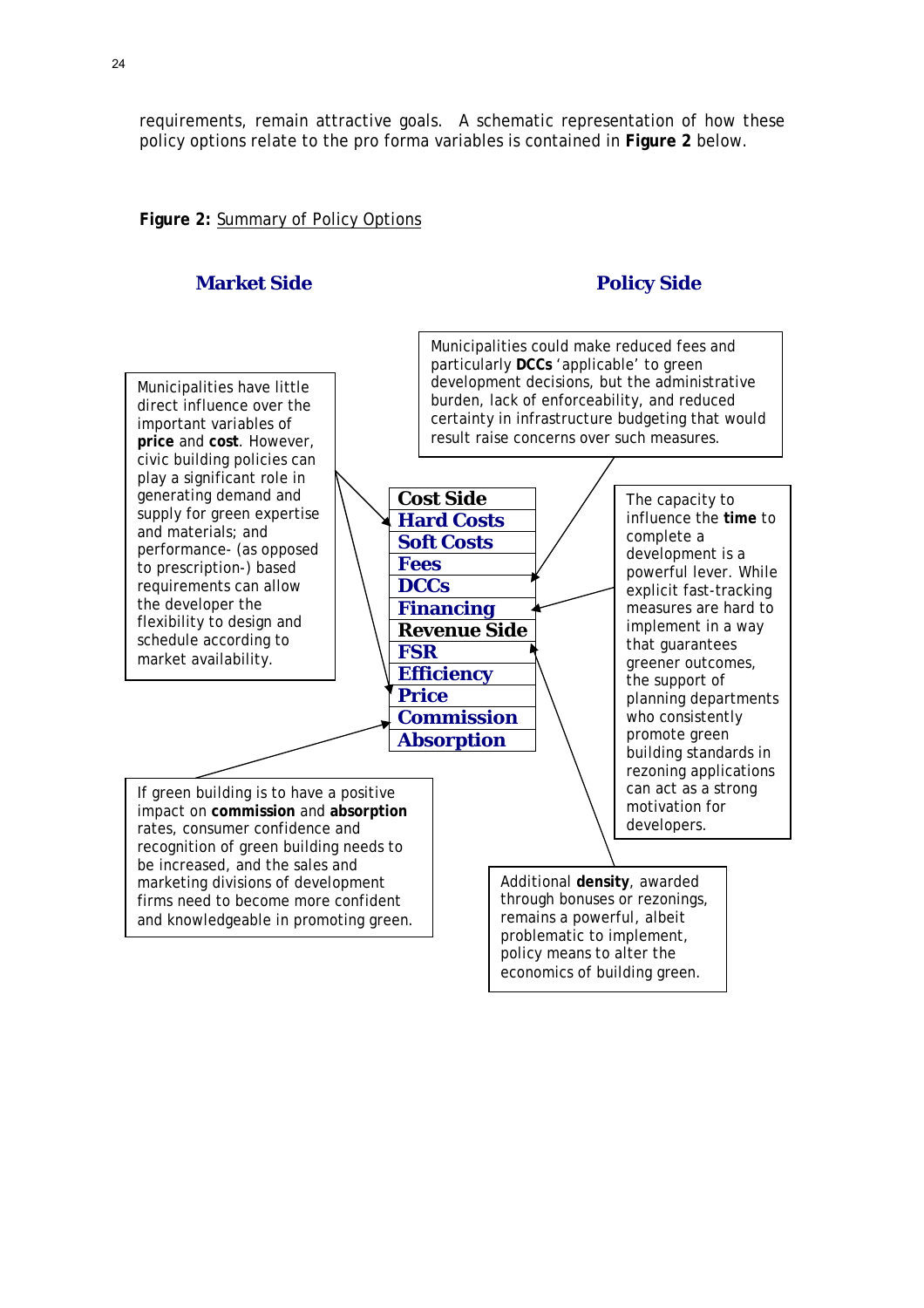# **4. Summary of Key Findings**

The key findings of this report have been divided into three categories of factors. In labelling them 'factors', the intent is to position them as the elements that should inform strategic decisions relating to green building promotion. Alongside findings relating to the policy and market components of this study, a number of other findings to emerge have been classified here as 'moderating factors'. These moderating factors have been seen to play a strong contextual role in the region and to moderate the significance of, and relations between, the different policy and market variables.

### *Policy Factors*

- There is an **uneven significance** of items on the pro forma, and municipalities have an **uneven capacity** to influence these items
	- o Municipalities have little direct influence in particular on important hard and soft cost variables and price variables that are market determined
- Two major opportunities emerge for municipalities to influence green building, increasing **density** and accelerating the **time** of development procedures
	- o Increasing density (through designated bonuses or as part of a rezoning) changes the distributive weight of variables in the pro forma
	- o Accelerating development procedures (through rezoning applications or development or building permits) mediates the relations between variables in the pro forma by reducing the time of financing costs
- These incentives of density and accelerated procedures are largely **sufficient** to overcome the incremental costs of building green (estimated at around 2-5%), however this should not mask the **lack of regulatory teeth** municipalities have in this domain
	- o There was concern that formal incentives should be offered sparingly and only for green building that went significantly above code
- Increasing density is currently used to lever **other public amenities** and fulfil **other policy objectives**
	- o There would be a reluctance to put green building in 'competition' with pressing social needs (social housing, childcare, and so on)
	- o There was no clear rationale as to why other potential levers (for example, faster or reduced-fee permitting) should be used to lever green building ahead of other publicly beneficial developments
- Several of the direct municipal tools would be **hard to calibrate consistently** or **hard to implement practically** for the purposes of levering green building (density bonuses, fast-tracking approvals, lowering DCCs)
- The **indirect influence** municipalities can exert on development decisions and consumer behaviour (via educational programs, demonstration projects, consistently environmentally-conscious civic messaging, and so on) is **potentially strong**, but hard to measure or codify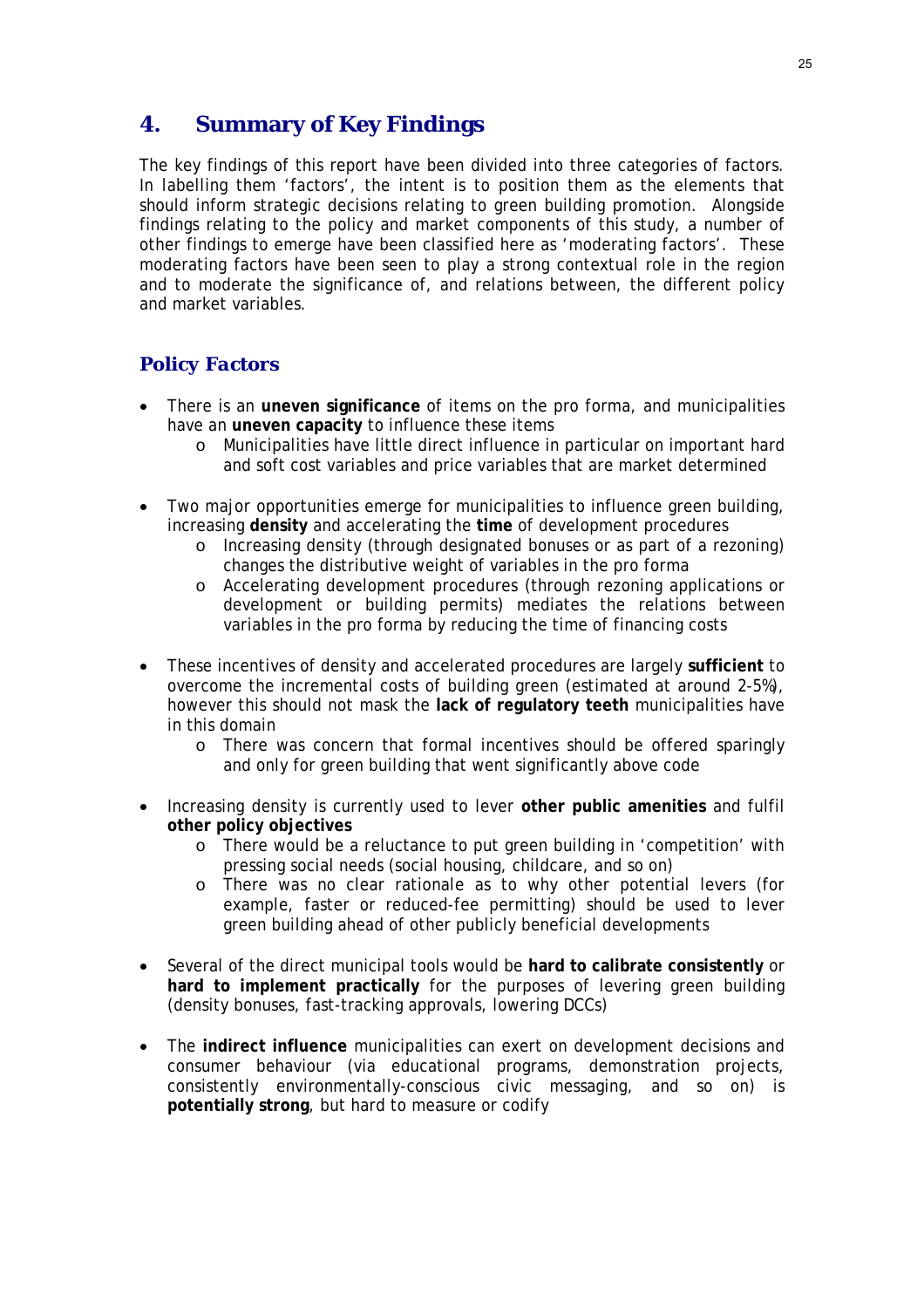## *Market Factors*

- The inherent (i.e. without policy interventions) **incentives** for building green **remain largely unproven** as yet and there is a concern additional costs may not consistently guarantee securing higher prices
	- o Consumers as an overall group are not seen as willing to capitalize the future savings of efficiency gains and pay the necessary green premium
- Current market conditions may be acting to make **green incentives less pronounced**
	- o Absorption rates and gross sales are consistently high in the study region, minimizing the capacity of green features to improve upon them
	- o Real estate prices are so high they may outweigh other discretionary purchasing behaviours
- Current market conditions may be acting to **distort** the relative significance of the **additional costs** of incorporating green features
	- o Given the phenomenal and ongoing escalation in construction costs, green features may either be reduced or suppressed because they may be seen as a cost that can be controlled in highly volatile conditions
	- $\circ$  An ambient anxiety that the market may be about to soften (that is, prices go down) may be reinforcing this effect
- At the same time, the region has a very **progressive and sophisticated real estate market** with environmentally aware producers and consumers
	- o Developers look to exceed their competitors and stay ahead of the market
	- o Consumers have come to expect high quality design features that go beyond basic standards
	- o The marketability of green features is expected to continue to rise
	- o Development is a high risk industry where practitioners want to distinguish themselves and retain a competitive advantage in the field
	- o There is a growing expectation that all serious companies will begin to build green as standard, and for price to not then be a negative factor amongst quality products

### *Moderating Factors*

- The pro forma is **an incomplete reflection** of a development project's decisionmaking process
	- o As in all industries, outputs are in part determined by business habits and relations, so a history of producing the same building typologies and using the same professional supports (for example, architecture firms, or sales and marketing teams) can in itself be contrary to innovation or change
	- o Experimentation and learning on a project takes time, which is a serious financial disincentive in itself
	- o The economics of a green project are not the only motivation many developers seek to build green because they believe it is the right thing to do (in addition to being the way the market and industry are going)
- The developer and municipality are **not the only inputs** to green building production or consumption decisions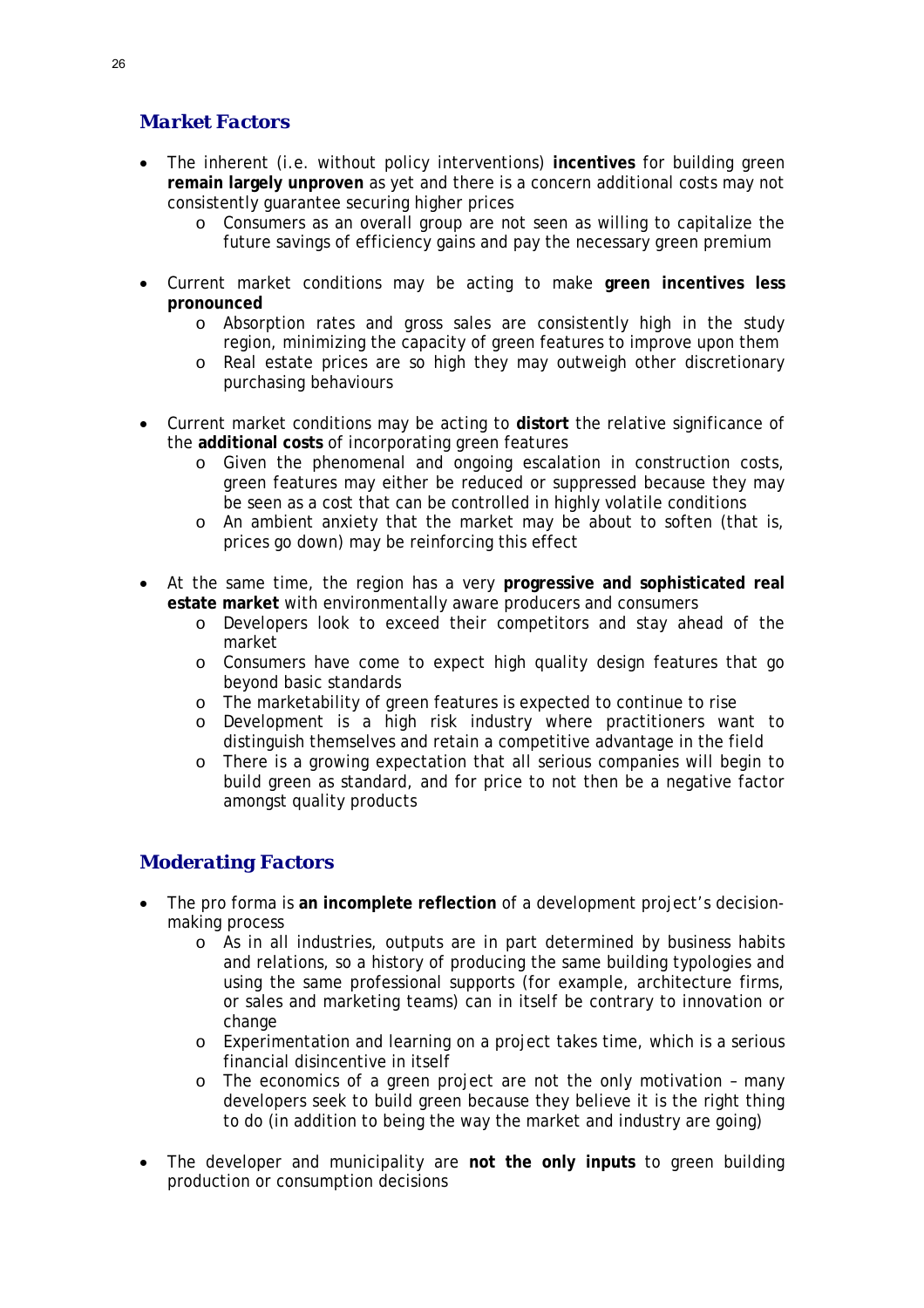- o Financial institutions play a significant role in terms of how they respond to supporting or distributing additional costs on a pro forma
- o Utilities have a strong leverage potential to act on the consumer from the 'bottom up' by creating increased incentives for green efficiencies and repositioning the economics (shorter payback periods, and so on)
- o The insurance industry contributes to the relative attractiveness and perceived risk of various green features, which can potentially influence developers, consumers, and municipal building authorities
- Significant **regional differences** exist both in development pressures and patterns, and municipal planning cultures and resources
	- o There are many sub-markets, buyers and building types which can combine to influence both the achievable prices of green buildings (for example, some areas attract buyers with a more speculative interest) and the green features appropriate to the project (for example, denser or multifamily developments make more expensive onsite energy features more viable)
	- o Planning departments differ widely in their experience with green building and the resources they have to dedicate towards promoting it, as well as in their political cultures and in the relations they have with local developers and what they feel comfortable 'demanding'
- The area of green building is currently seen as a constantly **moving target**, in terms of market forces, as an area of policy and political interest, and as a technology or discipline
	- o The findings of this report were judged to be highly mobile and hence susceptible to change (for example, the costs of building green were expected to fall, just as the willingness of consumers to pay a green premium was expected to increase, both of which would provide market incentives to developers)
	- o As a discipline in evolution, there was not a consensus as to what green building is, what it costs, or how it should be best promoted
- Although there is an uneven expertise and awareness of green building, and a desire for consensus and clarity within the region, there was a universal recognition that there is **real momentum** in the field and that green building has firmly entered the **planning and development agendas** and **dialogues**
	- o Green building is being successfully integrated to existing sustainable development and liveability policy work
	- o Many green building techniques and features are becoming increasingly standardized practices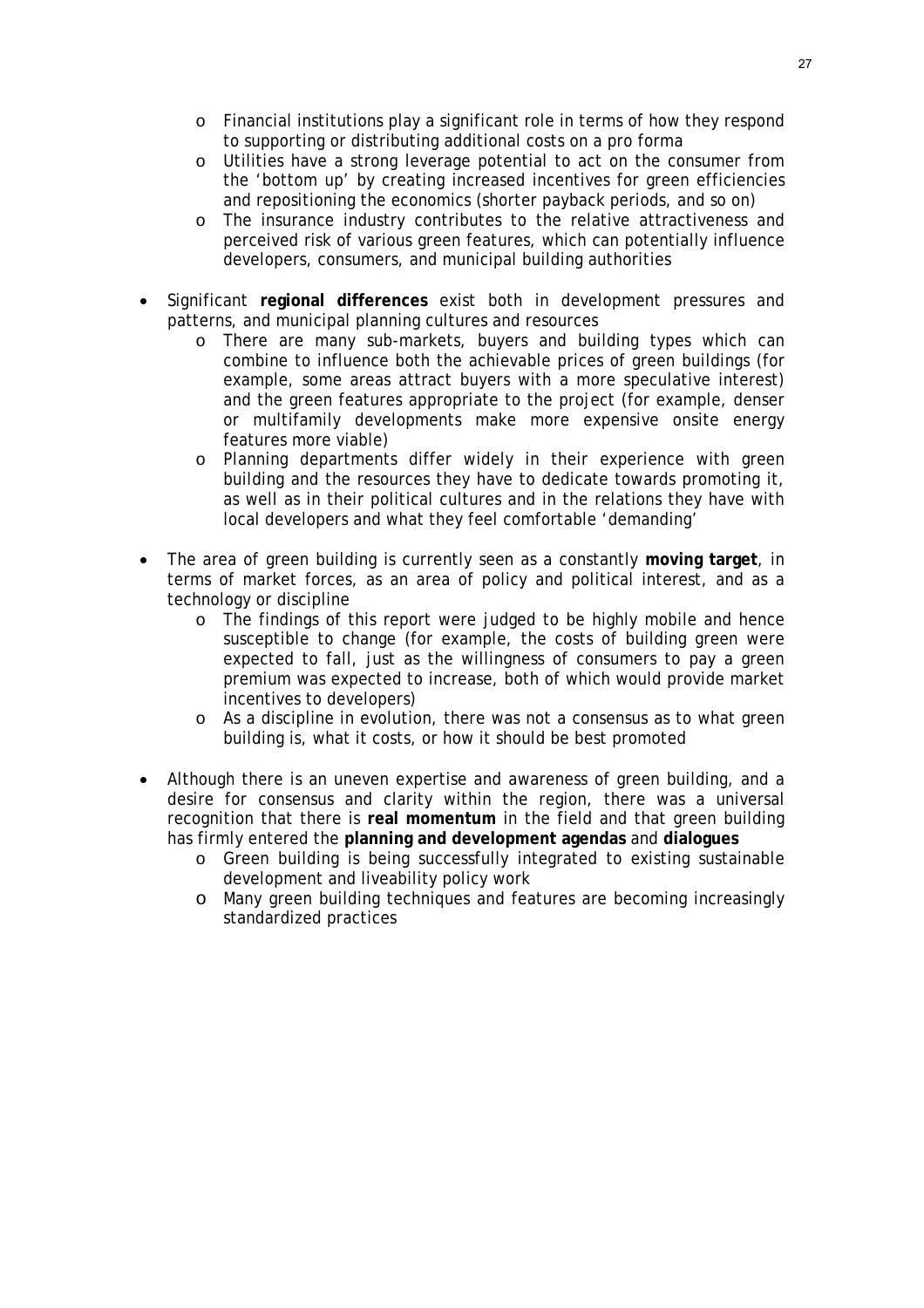## **5. Conclusion: Implications and Recommendations**

This report has identified the principal factors currently impacting the green building industry in the study region and how they relate to the developer's decision-making process. A discussion of the implications of these findings and their correlated recommendations will conclude this report.

#### *Implications*

 $\overline{a}$ 

As a study that has investigated options for influencing private sector behaviours, a useful means of considering the implications of the findings is to conceptualize these policy options as potential responses to market failures, market barriers, and the market structure<sup>[24](#page-28-0)</sup>. A market failure can be described as a flaw in the way a market is organized which means consumers and/or producers respond to the wrong signals. Examples of such market failures implicit in the findings of this report include the possibility of insufficient or incorrect information distorting decisions (developers potentially over-estimating the costs of building green; or homebuyers potentially underestimating the financial gains in terms of energy savings or resale value). Alternatively, one could point to the asymmetry between the person fronting the costs of green building and the person recouping the longterm benefits (the 'split incentive' issue). In such cases, the market would be said to fail because something skews the economic cost-benefit analysis of green building in a way that prevents the full environmental gain being realized, because the economics themselves are being distorted $^{25}$  $^{25}$  $^{25}$ .

Market barriers in contrast can be defined as unfortunate market preferences where consumer behaviour indicates that even a favourable (and undistorted) economic cost-benefit analysis is not sufficient to influence decisions. Market barriers implicit in this study include the influence of undesired attributes that matter to consumers irrespective of economic and ecological gains (for example, there was indication, if not consensus, that consumers may not appreciate green features such as low-flow faucets or composting toilets due to perceived impacts on their comfort). Similarly, uncertainty about performance (the reliability of innovative, non-traditional energy systems, for example) was also raised without consensus as a possible behaviour-influencing barrier.

The market structure can be described as a summary of the conditions that impact a particular aspect of an industry, a consideration which is particularly important when addressing questions of industry change, as this report does. Market structure influences implicit in the findings of this study include distribution channels and industry supply inputs (for example, the inconsistent availability of green building materials, services, and expertise that can create scheduling

<span id="page-28-0"></span> $24$  Adapted from Jacoby's discussion of new technology and the marketplace (1998). Jacoby's other consideration for policymakers, that of Inter-Market Adjustments, cannot be addressed here. An examination of whether and how green building impacts particular regional sub-markets, or how greener sub-markets within the region influence those less green, or how green building markets outside the study region – for example, in Seattle or Calgary – impact those within the study region lies beyond the scope of this study.

<span id="page-28-1"></span> $25$  A further classic and omnipresent example of such a distortion that applies to green building as much as any environmental policy consideration is the non-priced externality of environmental pollution. This subject has been frequently addressed with regards to energy policy and the uncounted costs of the carbon emissions of fossil fuels (see, for example, Owen 2006). The BC Government has recently begun the process of 'pricing' this externality with its carbon tax: http://www.bcbudget.gov.bc.ca/2008/highlights/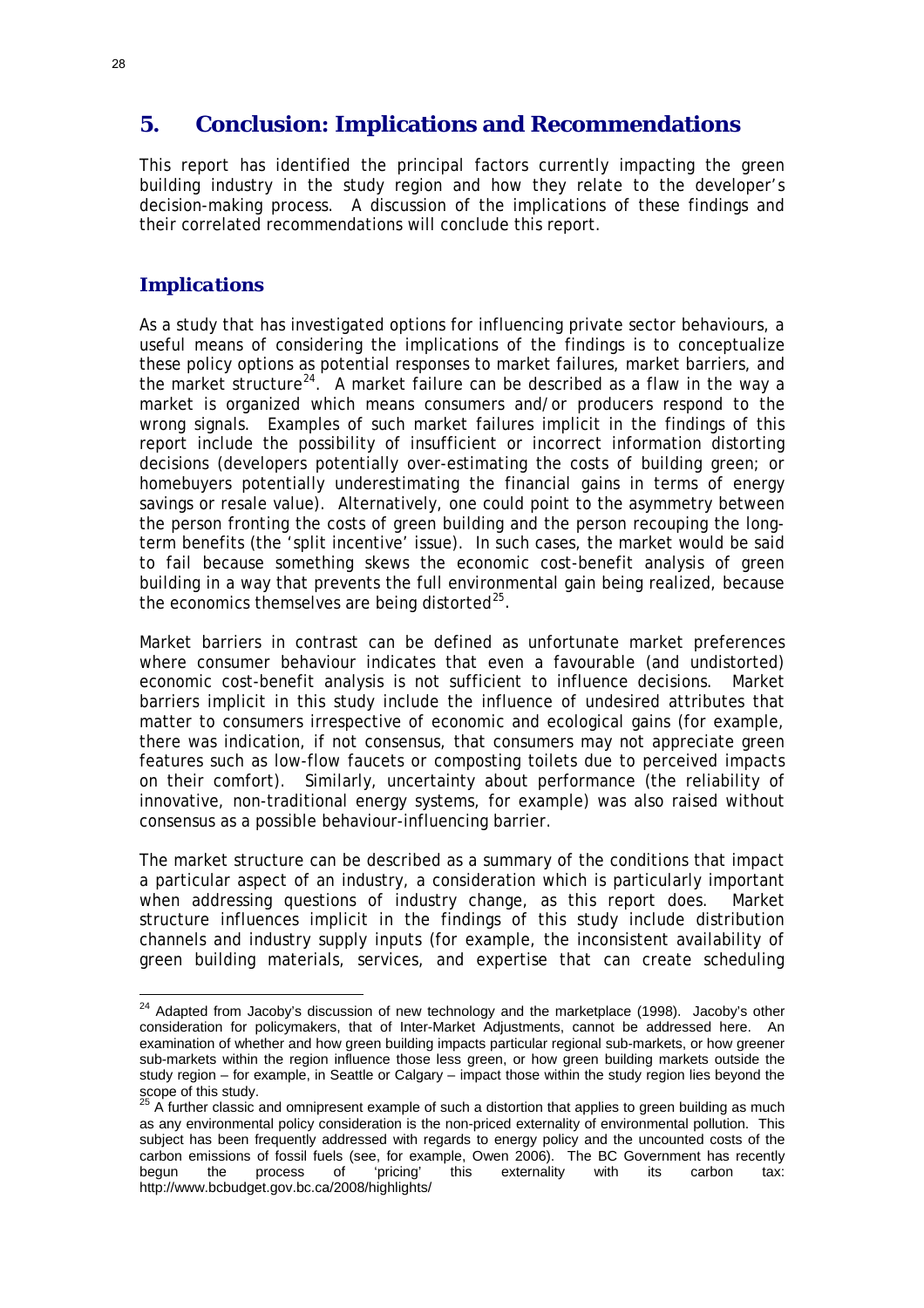problems or insufficient consulting availability), regulatory and legal-liability issues (for example, concerns with meeting building code equivalencies and securing insurance for untested technologies or features), and the internal organization of the industry and its partners (for example, the need for wholesale commitment in a development project running from the financial partners, to the contractors, to the sales and marketing teams). While such elements of the market structure are unlikely to determine the ultimate fate of green building, they can be expected to influence the pace of its adoption.

The findings of this study are that issues relating to all three (market failures, market barriers, and the market structure) are present and need to be addressed in the study region. The implications of this are worth considering, particularly the key distinction between market failures and market barriers. The distinction is significant and has ramifications for the policymaker, for if the slow market uptake of green building is a result of market failures, then the economics of building green need to be 'corrected' by mitigating or removing the interference that currently skews the balance. Whereas if, in fact, a slow market uptake is the result of market barriers, then the economics of green building as they currently exist are favourable and any intervention into the economics of the decision to build green needs to be clearly understood as a pure incentive that is not needed to make green building financially viable, but makes it desirable enough to override existing market preferences to not build/sell green.

Distinguishing between market failures and barriers is a real challenge for planners. Does a homebuyer, for example, choose a suburban single-family house ahead of an urban multifamily unit because s/he judges it to make better economic sense given the lower price per square foot whilst failing to correctly discount current and future gas prices for the commute to work (market failure), or because s/he prefers the quieter and safer living environment s/he feels suburban homes provide (market barrier)? As indicated, the findings of this report suggest both are in question for the case of green building in the study region, but the distinction is important to point out. Given the changing and interacting market forces, it may be significant and possible for planners to ascertain whether market failures or barriers are the object of their policy actions and frame them accordingly.

A final implication to highlight, one that exists over and above any particular circumstance, pertains to the interface between market mechanisms and climate change. This study has identified private sector development as an area requiring action in seeking to adapt to climate change, and policy options have accordingly been evaluated in this light. Nevertheless, a highly significant consideration for policymakers has to be that while market change is necessary, the market may move at a slower pace than climate change. In this respect, the only way to ensure the systematic and accelerated adoption of green building practices across the board is to require it through legislation. This correspondingly forms the first of the recommendations below; the remaining recommendations address the more particular findings of this study as ways to increase and accelerate the uptake of green building.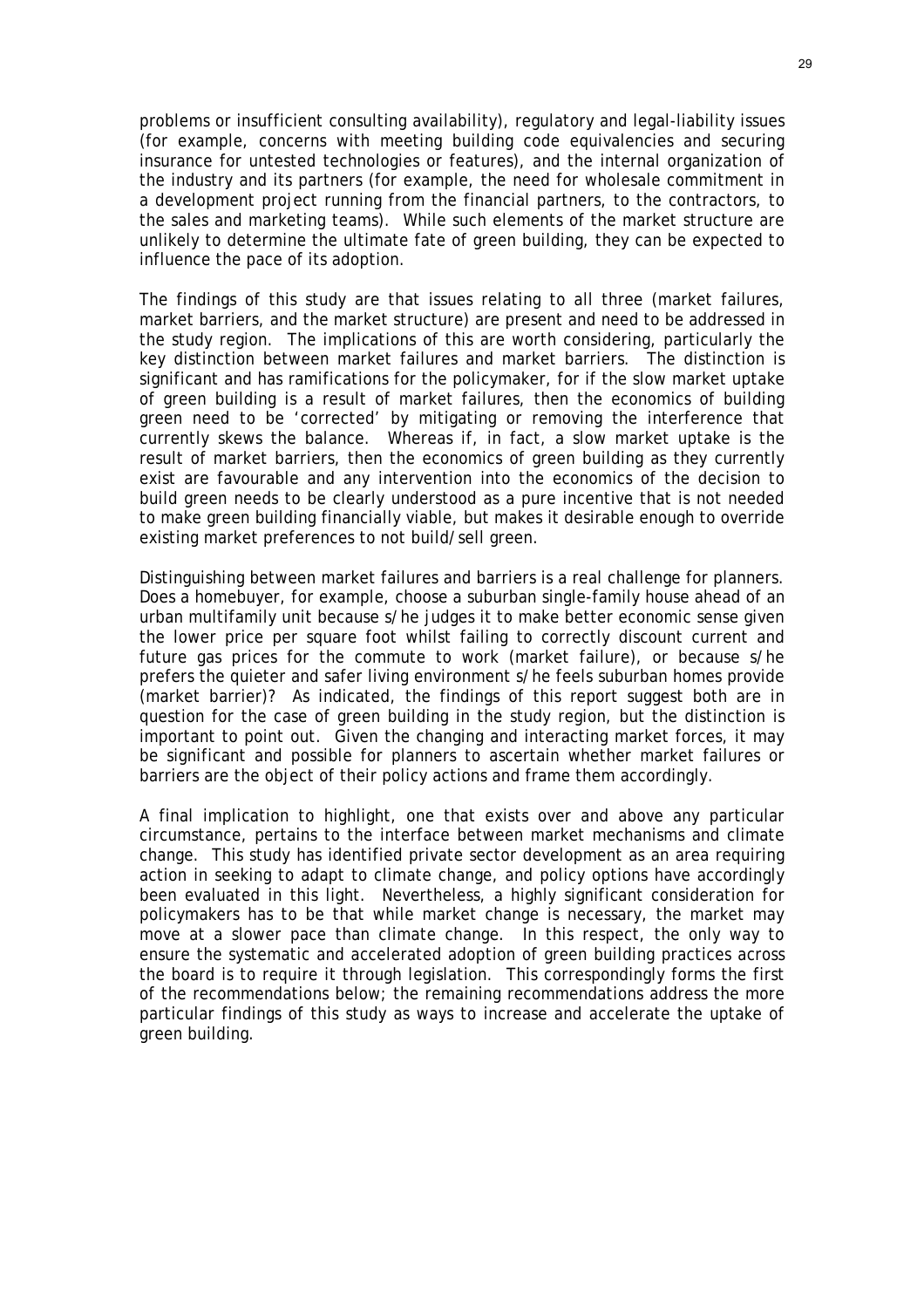#### *Recommendations*

#### **1. Require Greener Standards through Regulation**

**Rationale:** Because there has not been a widespread spontaneous market uptake of green building, because municipalities have no direct influence over the important market-determined variables of price and cost, and because many of the possible policy tools are either difficult to implement or are being used to lever other public amenities, minimum building standards should be continually raised to challenge industry potential and reflect environmental concerns. Universally applied higher minimum levels would mean developers who do seek to incorporate greener features would not be penalized in terms of cost relative to those who do not, while additional incentives would in turn be used specifically to raise the bar and reward or encourage exceptional innovation. While moving towards making green building a non-discretionary activity will help mitigate the impact of market failures and barriers, it will need to be done progressively yet insistently to enable and oblige the market structure to adapt.

#### **Actions:**

- Support proposed changes to the BC Building Code and lobby the provincial government for further incremental changes.
- Establish region-wide norms for interpreting code and code equivalencies and ensure in-house capacity to provide effective approvals and advice to developers.
- Explore opportunities to regulate green standards beyond code requirements through area-specific bylaws and design guidelines.

#### **2. Promote the Value of Green**

**Rationale:** Because a pro forma seeks to reduce uncertainty in development decisions, and because price is a highly significant variable on the pro forma, increased consensus and appreciation for the value of green would enable an upward pressure on the developer and create a business case for green buildings. Given the issue of split incentives in residential build-to-sell development, the promotion of green value would encourage consumers to capitalize any additional costs of buying green and encourage financial institutions to provide incremental financing or green mortgage solutions to finance their long-term value. While seeking to influence development practices via influencing consumer preferences may appear an untraditional role for municipalities, informing constituents so they are able to act in their and/or the community's best interest is an established principle, and green building can be integrated into existing environmental discourses (alongside, for example, recycling waste or utilizing cycle lanes) as another option for constituents to choose in the face of climate change. Insofar as this strategy implies collaboration with the development sector, the question is one of expanding the emphasis of this collaboration to include sales and real estate agents. The explicit fostering of a 'Sustainability Vision'<sup>[26](#page-30-0)</sup> for the 2010 Olympics serves to highlight not only that there is a political awareness that promoting the value of green can enhance the region's reputation, but also that marketing opportunities exist to help encourage greener home-buying expectations.

<span id="page-30-0"></span> $\overline{a}$ 26 See: http://www.vancouver2010.com/en/Sustainability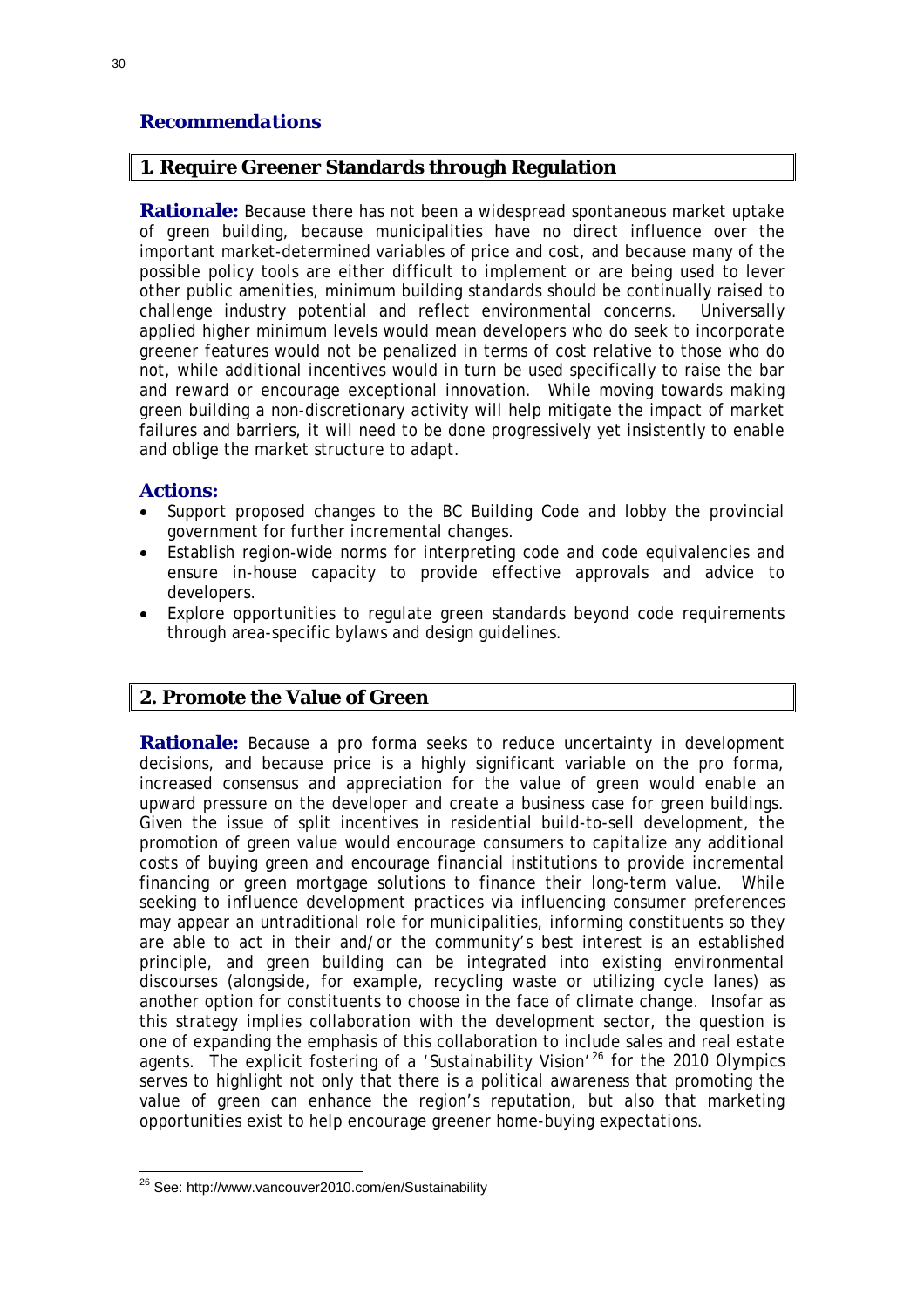#### **Actions:**

- Ensure educational programs (from newsletters to demonstrations and workshops) target the sales and marketing divisions of development firms, the realty sector, and the consumer *in addition to* the development and design communities.
- Undertake research to identify/quantify the benefits of green buildings for the homeowner (for example, seek to provide evidence of their higher resale values or lower operating costs, as well as their positive environmental contribution) $2^7$ .
- Consider promoting the value of green through placing a higher price/cost on the resources being valued: for example, municipal water metering.
- Include green building promotion in civic and community messaging (newsletters, municipal mission statements, etc), and where appropriate seek to involve green building brands and developers in that association.

#### **3. Play a Facilitating Role in the Market Structure**

**Rationale:** Because there is an uneven awareness of green building, because there are many components and inputs to the building and development industry, and because habitual practices and relations prevail, market structure change should be facilitated. With many potential barriers lying outside the reach of conventional policy tools, such as the supply of green materials and the implications for construction scheduling, or the response of the insurance industry to particular green features, municipalities need to broker the transition to a greener building industry.

#### **Actions:**

- Establish a civic building policy requiring green standards for municipal infrastructure to kick-start the market, create awareness, and demonstrate the true costs and benefits of building green.
- Use performance-, rather than prescription-, based green building regulations to allow the developer flexibility to respond and design according to market availability (materials and expertise) and habits (insurance preferences) when meeting green targets/requirements.
- Foster cross-sector partnerships involving financial institutions, insurance industries, utilities providers and development firms.
- Provide basic in-house green building expertise in a consulting capacity for developers, and/or contribute and refer to existing regional expert services<sup>2</sup>

### **4. Use Appropriate Incentives**

**Rationale:** Because there has not been a widespread spontaneous market uptake of green building, and because accelerated activity in the industry would facilitate

<span id="page-31-1"></span><span id="page-31-0"></span> $\overline{a}$  $27$  Existing research into the advantages of green building have ignored residential buildings and focussed on the ICI sector (Industrial-Commercial-Institutional), thereby documenting benefits that do not relate directly to homebuyers (for example, increased office worker productivity, improved student concentration in schools, reduced hospital recovery times, and so on). Equivalent research – and targeted dissemination of the findings to realtors and consumers – is required for the residential sector.<br><sup>28</sup> Two excellent resources exist in the study region: the regional district MetroVancouver's Build Smart website [\(http://www.gvrd.bc.ca/BUILDSMART/index.htm](http://www.gvrd.bc.ca/BUILDSMART/index.htm)) and the non-profit Light House Sustainable Building Centre (<http://www.sustainablebuildingcentre.com/>).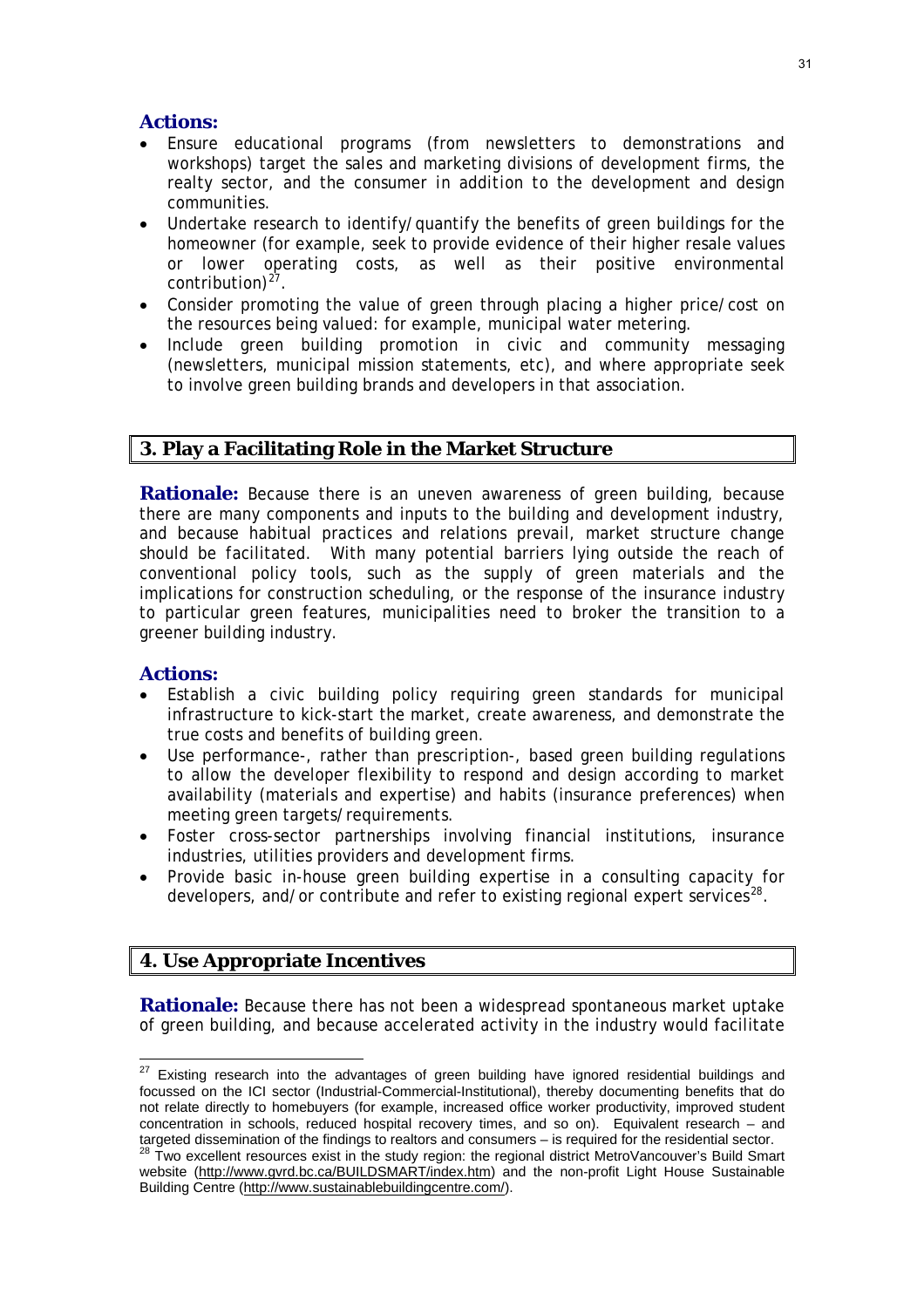increased future uptake, incentives should be used to encourage developers. Given the uncertainties and lack of consensus that currently characterize the green building sector, incentives would be an effective means to offset the real or perceived risks of building green, raise interest and knowledge, and create better opportunities for industry leaders to emerge. While many incentives imply consequences and trade-offs, they can remain effective levers provided they are employed in a manner appropriate to the municipality in question.

#### **Actions:**

- Identify means to control incentives offered: for example, include sunset clauses in outright bonusing bylaws to insure against obsolescence; establish CD zones to tailor green building features to the site; underzone schedules against the OCP to send a signal to developers to apply for rezoning, while retaining control of when to lift the land value and be able to lobby applicants to build green.
- Incorporate green building consistently into the planning framework (from the OCP through to individual dialogues with developers during permitting applications) to establish a precedent for supporting rezoning applications that provide the appropriate land use built in the appropriate (green) way.
- Consider using tools developers would respond to, however problematic (reduced DCCs, fast-tracking), and identify ways to make them effective, if only as short-term incentives to kick-start market activity.
- Establish municipal priorities, position green building within these priorities, and protect other amenities: for example, if using bonuses, designate green building as an incremental increase in density, available once other amenities have been secured through initial increases.

#### *Conclusion*

The green building industry in the study region has been shown to be an industry in evolution, with high levels of activity and interest from planners and developers alike. In the context of adaptation to climate change, there is a strong argument for capitalizing on the existing momentum, particularly where most gains can be made: in the field of residential development. By examining the decision-making process for private developments, and evaluating policy options for influencing this process, the following four opportunities emerge as the most strategic options for moving the green building industry forward:

- **1. Require Greener Standards through Regulation**
- **2. Promote the Value of Green**
- **3. Play a Facilitating Role in the Market Structure**
- **4. Use Appropriate Incentives**

It is believed that pursuing actions in these four domains in a collaborative fashion with the numerous partners in the development and real estate sectors will lead to an accelerated and increased market uptake of green building practices.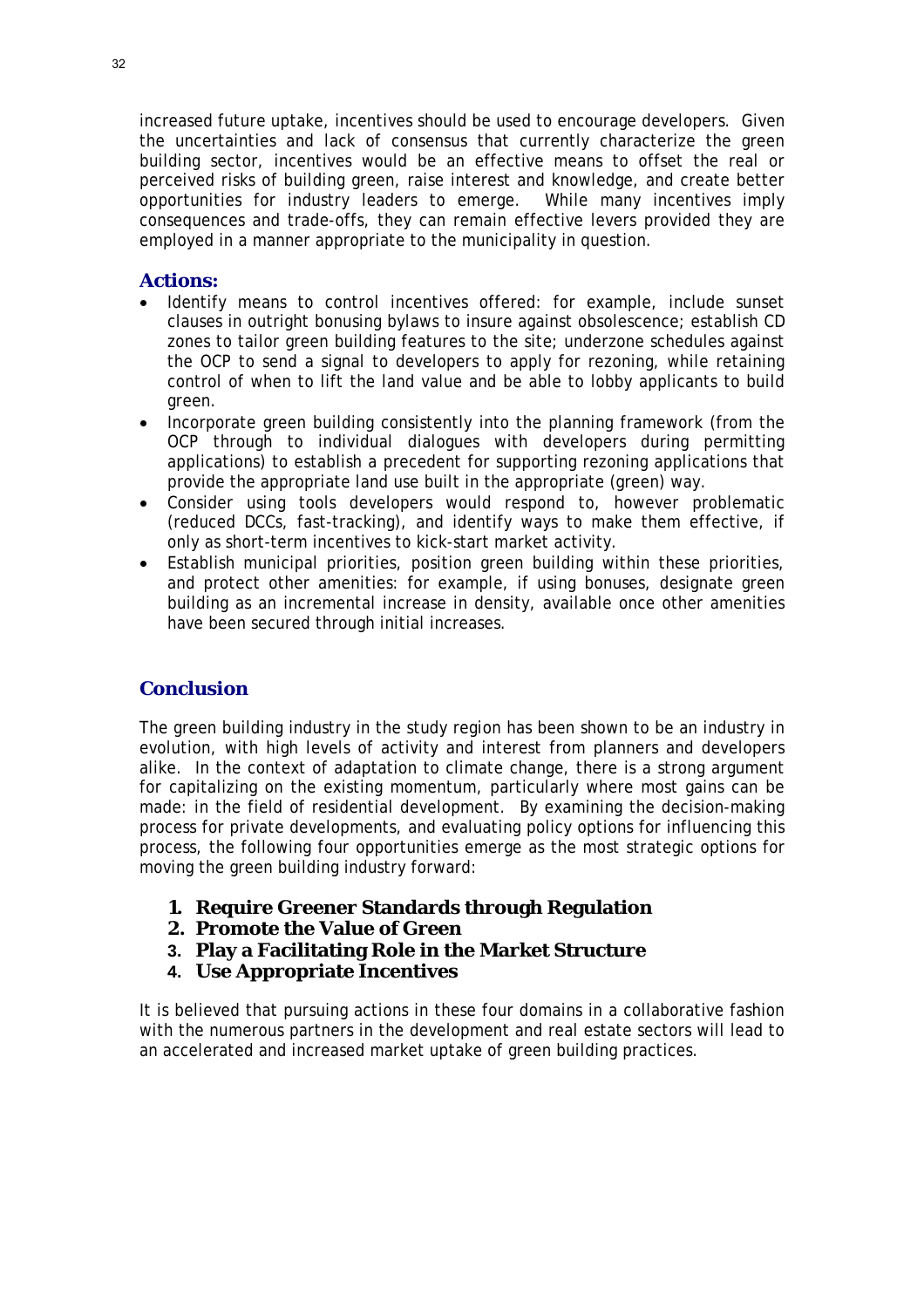#### **Sources**

Carlisle, N., Glickman, J., Brown, M., Foster, M., Bennett A. and Sandler, K. 2004. *Transforming the Market for Sustainable Design: Effective Public Policies and Strategies*. National Renewable Energy Laboratory Conference Paper

Coriolis Consulting Corp. 2003. *Do Development Cost Charges Encourage Smart Growth and High Performance Building Design? An Evaluation of Development Cost Charge Practices in British Columbia*. A report prepared for West Coast Environmental Law.

Eisenberg, D., Done, R. and Ishida. L. 2002. *Breaking Down the Barriers: Challenges and Solutions to Code Approval of Green Building*. Development Center for Appropriate Technology, Tucson, AZ.

Heap, N. 2007. *Hot Properties: How Global Warming Could Transform BC's Real Estate Sector*. David Suzuki Foundation.

Intrachooto, S. and Horayangkura, V. 2007. *Energy Efficient Innovation: Overcoming Financial Barriers*. Building and Environment 42 (2007) 599–604

Jacoby, H. 1998. *The Uses and Misuses of Technology Development as a Component of Climate Policy*. Forum on Climate Change Policy: Practical Strategies to Promote Economic Growth and Environmental Quality, Centre for Policy Research of the American Council for Capital Formation, 23 September 1998.

Kats, G. 2003. *The Costs and Financial Benefits of Green Buildings.* A report to California's Sustainable Building Task Force. Capital E.

Lucuik, M., Trusty, W., Larsson, N. and Charette, R. 2005. *A Business Case for Green Buildings in Canada*. Report Presented to Industry Canada. Morrison Hershfield.

Matthiessen, L. and Morris, P. 2004. *Examining the Cost of Green.* Davis Langdon.

Matthiessen, L. and Morris, P. 2007. *The Cost of Green Revisited: Re-examining the Feasibility and Cost Impact of Sustainable Design in the Light of Increased Market Adoption*. Davis Langdon.

Miller, N., Spivey, J. and Florance, A. 2007. *Does Green Pay Off?*

NAHB Research Center, Inc. 2002. *Summary of Existing Green Building Programs*. Second Edition.

National Real Estate Investor and Retail Traffic (NREIRT). 2007. *Green Building Survey 2007*. A Special Research Report from National Real Estate Investor and Retail Traffic.

Owen, A. 2006. *Renewable energy: Externality costs as market barriers*. Energy Policy 34: 632–642

Rutherford, S. 2006. *The Green Building Guide: Tools for Local Governments to Promote Site Sustainability*. West Cost Environmental Law Research Foundation.